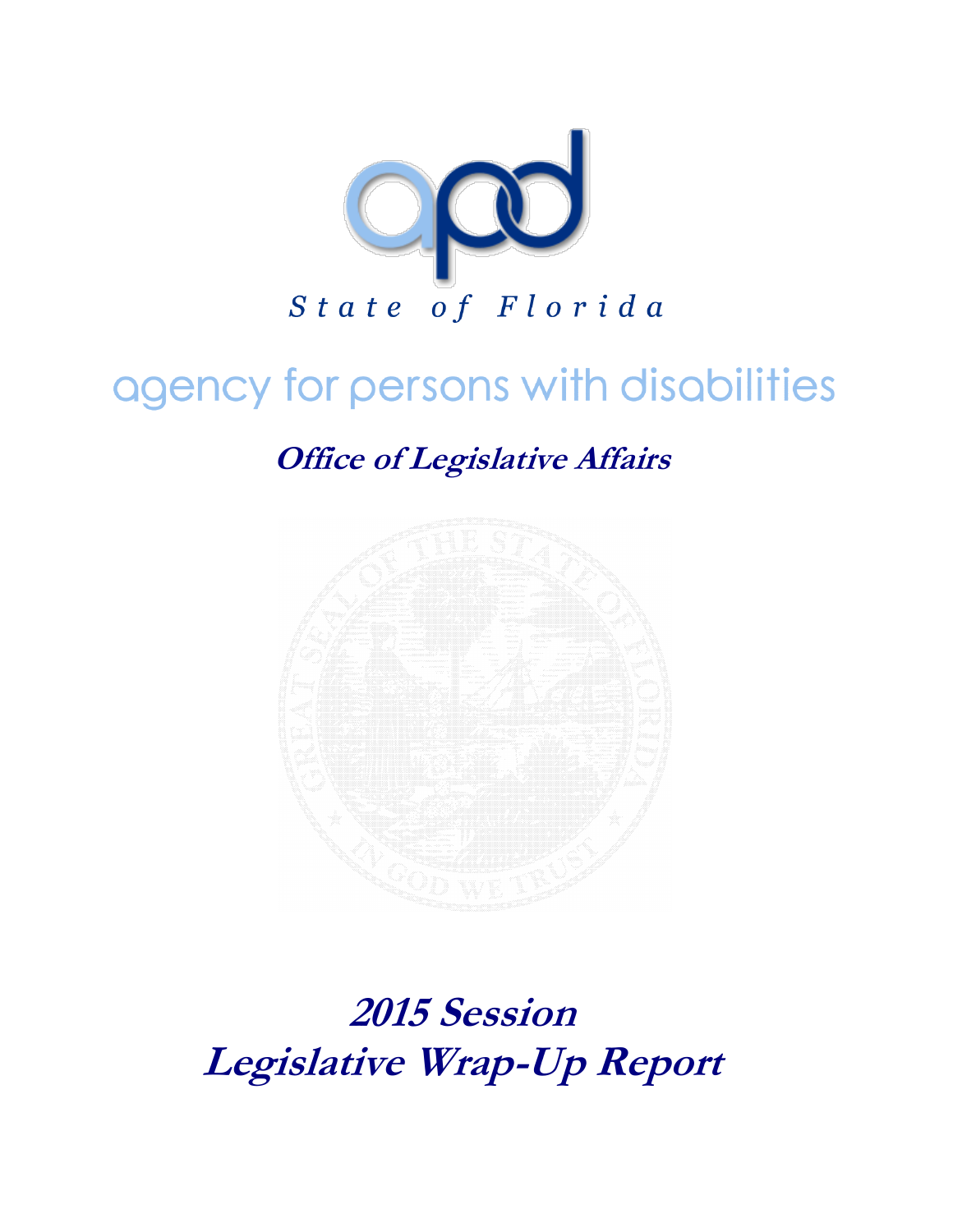# **Table of Contents**

<span id="page-1-0"></span>**11999999 The following bills were passed by the Legislature and will be sent to the Governor for his action. All information is as of July 16, 2015. To view narrative, click on the bill number.** Ř.

### *Substantive Bills*

|    |                       | <b>SUBJECT</b>                                                      | <b>PAGE</b>             |  |
|----|-----------------------|---------------------------------------------------------------------|-------------------------|--|
| А. |                       | <b>HB 0005</b> Guardianship Proceedings                             | 4                       |  |
| В. |                       | HB 0021 Substance Abuse Services                                    | 4                       |  |
| C. |                       | <b>HB 0071 Service Animals</b>                                      | 5                       |  |
| D. |                       | HB 0079 Crisis Stabilization Services                               | 5                       |  |
| Е. |                       | <b>SB 0132 Disabled Parking Permits</b>                             | 5                       |  |
| F. |                       | <b>SB 0149 Rights of Grandparents</b>                               | 6                       |  |
| G. | HB 0157 Fraud         |                                                                     | 6                       |  |
| Н. |                       | <b>HB 0335</b> Psychiatric Nurses                                   | $\overline{7}$          |  |
| L. |                       | <b>HB 0369</b> Sexually Violent Predators                           | $\overline{\mathbf{r}}$ |  |
| J. |                       | <b>HB 0371 Agency Inspectors General</b>                            | $\overline{7}$          |  |
|    |                       | K. HB 0437 Guardians for Dependent Children who are Developmentally | 8                       |  |
|    |                       | <b>Disabled or Incapacitated</b>                                    |                         |  |
| L. |                       | HB 0441 Regulation of Health Care Facilities and Services           | 8                       |  |
| М. |                       | <b>HB 0465 Human Trafficking</b>                                    | 8                       |  |
| N. |                       | HB 0471 Disabled Parking                                            | 9                       |  |
| О. |                       | <b>SB 0538</b> Sexual Cyberharassment                               | 9                       |  |
|    |                       | P. SB 0642 Individuals with Disabilities                            | 10                      |  |
|    |                       | Q. SB 0644 Florida ABLE Program Trust Fund/State Board of           | 10                      |  |
|    | <b>Administration</b> |                                                                     |                         |  |
| R. |                       | <b>SB 0682 Transitional Living Facilities</b>                       | 10                      |  |
| S. |                       | HB 0731 Employee Health Care Plans                                  | 11                      |  |
| Т. |                       | <b>SB 0904</b> Home Health Services                                 | 11                      |  |
| U. |                       | <b>HB 1001 Assisted Living Facilities</b>                           | 12                      |  |
| V. |                       | <b>HB 1055 Child Protection</b>                                     | 12                      |  |
| W. |                       | HB 7013 Adoption and Foster Care                                    | 12                      |  |
| X. |                       | SB 7018 State Ombudsman Program                                     | 13                      |  |
| Υ. |                       | <b>HB 7019 Workforce Services</b>                                   | 13                      |  |
| Z. |                       | <b>SB 7078 Child Welfare</b>                                        | 14                      |  |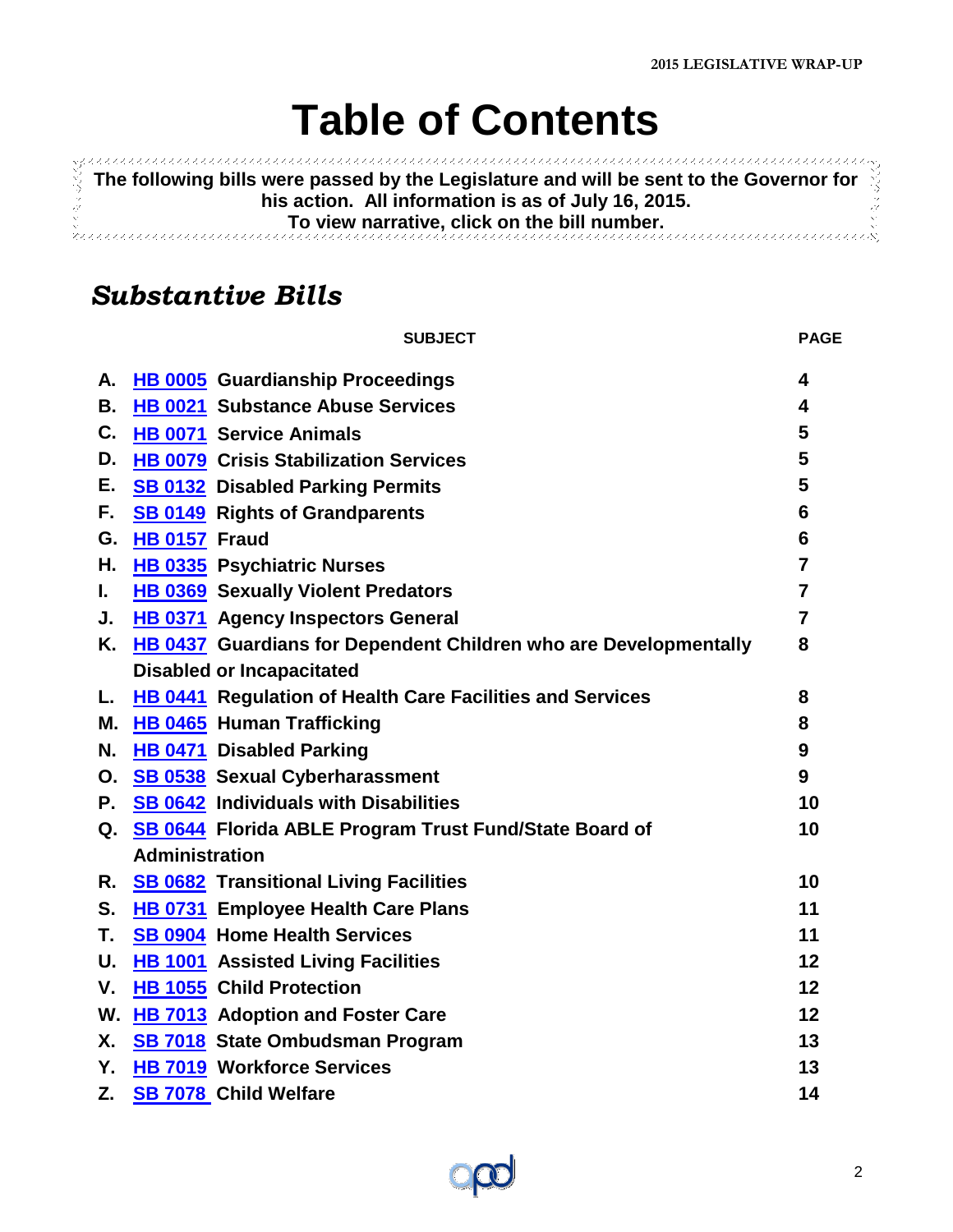## *Appropriations Bill*

|  | <b>SUBJECT</b>                                                           | <b>PAGE</b> |
|--|--------------------------------------------------------------------------|-------------|
|  | A. SB 2500A 2015-2016 General Appropriations Act                         | 15          |
|  | <b>B.</b> SB 2502A Implementing the 2015-2016 General Appropriations Act | 17          |

### *Administrative Bills*

| <b>SUBJECT</b>                                                                                                                                                 | <b>PAGE</b> |
|----------------------------------------------------------------------------------------------------------------------------------------------------------------|-------------|
| A. HB 0007 Pub. Rec./Claim Settlement on Behalf of Minor or Ward                                                                                               | 22          |
| <b>B. SB 0144 Public Records/Impaired Practitioner Consultants</b>                                                                                             | 22          |
| C. HB 0435 Administrative Procedures                                                                                                                           | 23          |
| D. HB 0467 Pub. Rec./Human Trafficking Victims                                                                                                                 | 23          |
| E. HB 0469 Pub. Rec./Residential Facilities Serving Victims of Sexual                                                                                          | 23          |
| <b>Exploitation</b><br>F SB 0646 Public Records/Information Held by the Florida Prepaid College<br>Board, the Florida ABLE, Inc., and the Florida ABLE program | 24          |
| G. SB 7016 OGSR/Minor Identifying Information                                                                                                                  | 24          |

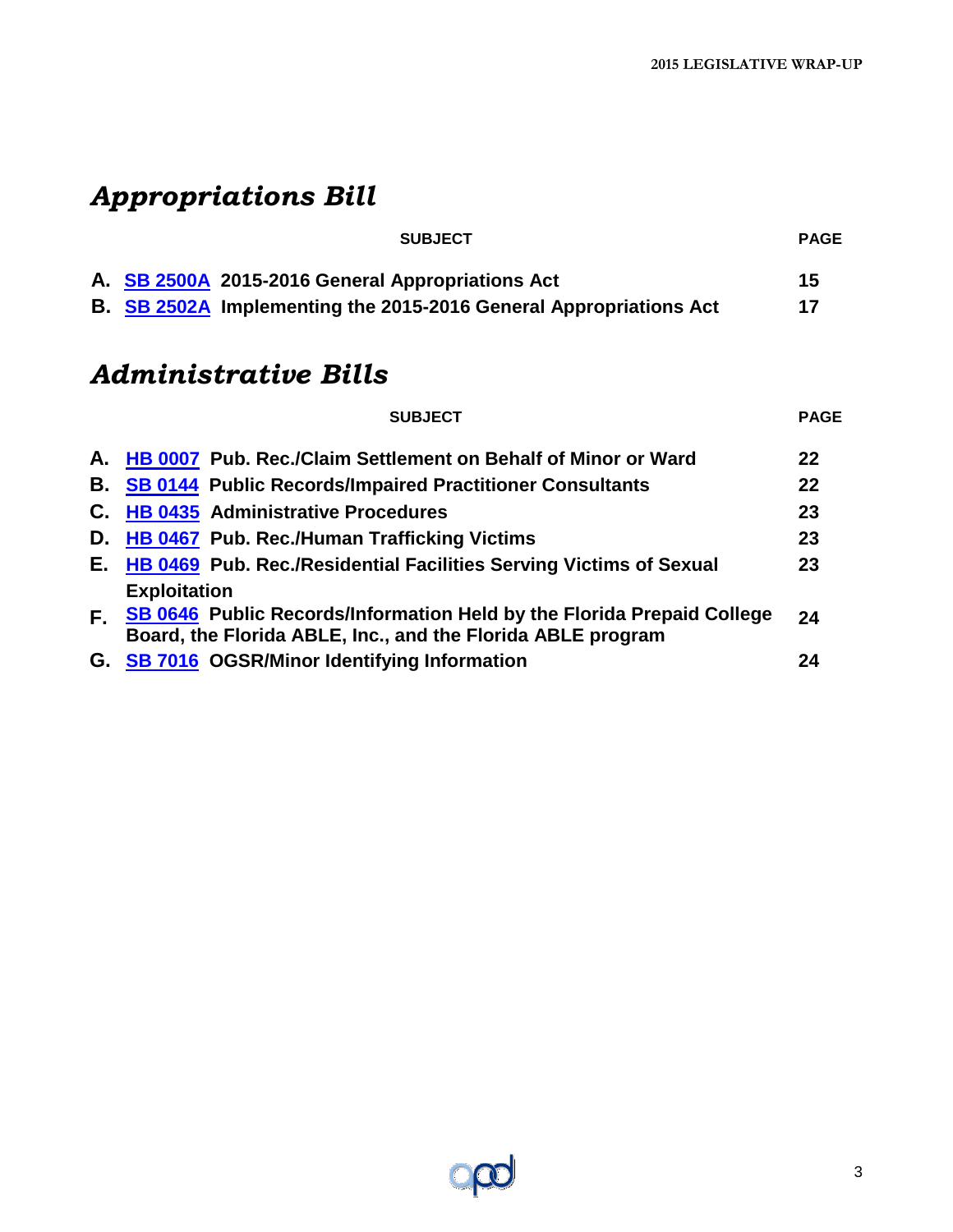### *SUBSTANTIVE BILLS*

#### *The following is an overview of substantive bills of interest to the Agency for Persons with Disabilities passed by the Florida Legislature during the 2015 Regular Legislative Session.*

**Click on the bill number to view bill language** 

<span id="page-3-0"></span>

#### **[HB 0005](http://www.flsenate.gov/Session/Bill/2015/0005/BillText/er/PDF) – Guardianship Proceedings [Ch. 2015-83](http://laws.flrules.org/2015/83) Laws of Florida Approved by the Governor on June 2, 2015**

The bill amends statutory language by:

- Requiring a filing of a motion in the termination or suspension of power of attorney in incapacity or guardianship proceedings
- Authorizing a court to appoint the office of criminal conflict and civil regional counsel as the court monitor in guardianship proceedings
- Authorizing a court to appoint a guardian ad litem to protect the minor's interests;
- Providing confidentiality in a settlement of a minor's claim
- Requiring a notification of an incapacitated person and an attorney before an appointment of an emergency temporary guardian
- Providing compensation of an examining committee if a petition for incapacity is dismissed
- Providing an appointment of an emergency temporary guardian
- Providing that a business entity may act as a guardian
- Requiring a reporting of incidents of abuse, neglect, and exploitation of a ward by a guardian

#### **Effective Date: July 1, 2015**

<span id="page-3-1"></span>[Return to table of contents](#page-1-0) 

#### **[HB 0021](http://www.flsenate.gov/Session/Bill/2015/0021/BillText/er/PDF) – Substance Abuse Services [Ch. 2015-100](http://laws.flrules.org/2015/100) Laws of Florida Approved by the Governor on June 10, 2015**

The bill amends statutory language by:

- Requiring DCF to create a voluntary certification program for recovery residences
- Requiring DCF to approve credentialing entities to develop and administer a certification program
- Requiring background screening of recovery residence employees
- Providing for denial, suspension, or revocation of a certification
- Directing DCF to approve at least one credentialing entity by a specified date to develop and administer a certification program
- Requiring DCF to publish a list on its website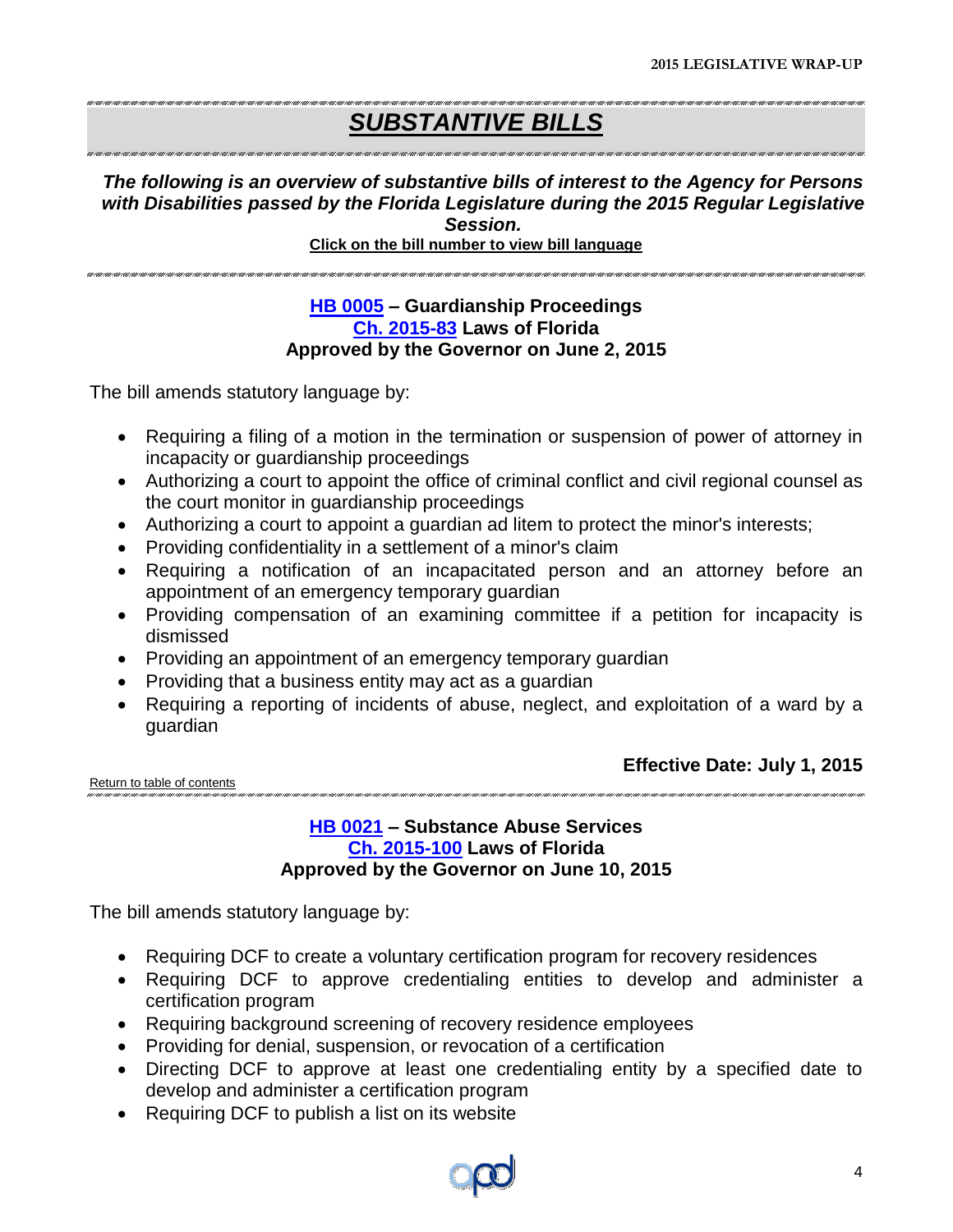#### **[HB 0071](http://www.flsenate.gov/Session/Bill/2015/0071/BillText/er/PDF) – Service Animals [Ch. 2015-131](http://laws.flrules.org/2015/131) Laws of Florida Approved by the Governor on June 11, 2015**

<span id="page-4-0"></span>The bill amends statutory language by:

- Requiring public accommodation to permit use of a service animal by an individual with disability
- Providing conditions for public accommodation to exclude or remove a service animal
- Revising penalties for certain persons or entities who interfere with the use of a service animal
- Providing a penalty for knowing and willful misrepresentation with respect to use or training of a service animal

<span id="page-4-1"></span>[Return to table of contents](#page-1-0)

**Effective Date: July 1, 2015**

#### **[HB 0079](http://www.flsenate.gov/Session/Bill/2015/0079/BillText/er/PDF) – Crisis Stabilization Services [Ch. 2015-102](http://laws.flrules.org/2015/102) Laws of Florida Approved by the Governor on June 12, 2015**

The bill amends statutory language by:

- Requiring DCF to develop standards and protocols for collection, storage, transmittal, and analysis of utilization data from public receiving facilities
- Requiring compliance by managing entities by a specified date;
- Requiring DCF to create a statewide database

**Effective Date: Upon Becoming A Law**

**Effective Date: July 1, 2015**

<span id="page-4-2"></span>[Return to table of contents](#page-1-0) sision in provinciale della contra della contra della contra della contra della contra della contra della contra della contra della contra

#### **[SB 0132](http://www.flsenate.gov/Session/Bill/2015/0132/BillText/er/PDF) – Disabled Parking Permits [Ch. 2015-11](http://laws.flrules.org/2015/11) Laws of Florida Approved by the Governor on May 14, 2015**

The bill amends statutory language by:

<span id="page-4-3"></span> Authorizing certain veterans to provide the Department of Highway Safety and Motor Vehicles alternative documentation for renewal or replacement of a disabled parking permit, etc.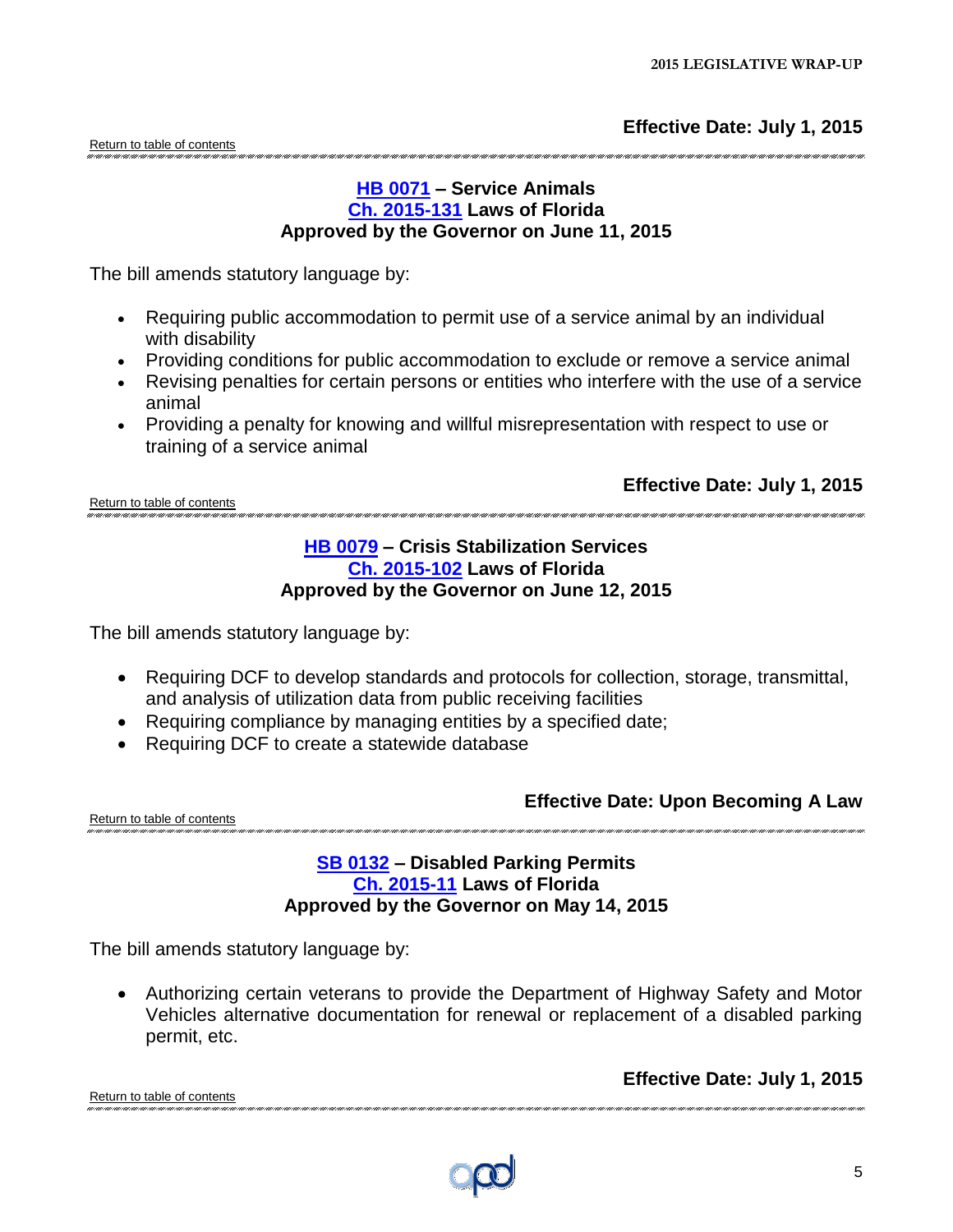#### **[HB 0149](http://www.flsenate.gov/Session/Bill/2015/0149/BillText/er/PDF) – Rights of Grandparents [Ch. 2015-134](http://laws.flrules.org/2015/134) Laws of Florida Approved by the Governor on June 12, 2015**

The bill amends statutory language by:

- Authorizing a grandparent of a minor child to petition a court for visitation
- Providing for application of Uniform Child Custody Jurisdiction and Enforcement Act
- Providing conditions under which a court may terminate grandparent visitation

**Effective Date: July 1, 2015**

<span id="page-5-0"></span>[Return to table of contents](#page-1-0) 

#### **[HB 0157](http://www.flsenate.gov/Session/Bill/2015/0157/BillText/er/PDF) – Fraud [Ch. 2015-166](http://laws.flrules.org/2015/166) Laws of Florida Approved by the Governor on June 16, 2015**

The bill amends statutory language by:

- Defining "business entity"
- Providing for restitution for certain out-of-pocket costs of victims
- Requiring business entities to provide copies of business records of fraudulent transactions involving identity theft to victims and law enforcement agencies in certain circumstances
- Providing an exception
- Including counties and other political subdivisions in provisions prohibiting false marking of goods or packaging with location of origin
- Prohibiting fraudulent issuance of an indicia of membership interest in limited liability company
- Specifying that electronic statements are included in provisions prohibiting certain false representations
- Prohibiting sale of counterfeit security company signs or decals
- Increasing criminal penalties for fraudulently obtaining goods or services from health care provider
- Expanding specified identity theft offenses to include all persons rather than being limited to natural persons
- Prohibiting knowingly providing false information that becomes part of public record to facilitate or further commission of certain offenses

**Effective Date: October 1, 2015**

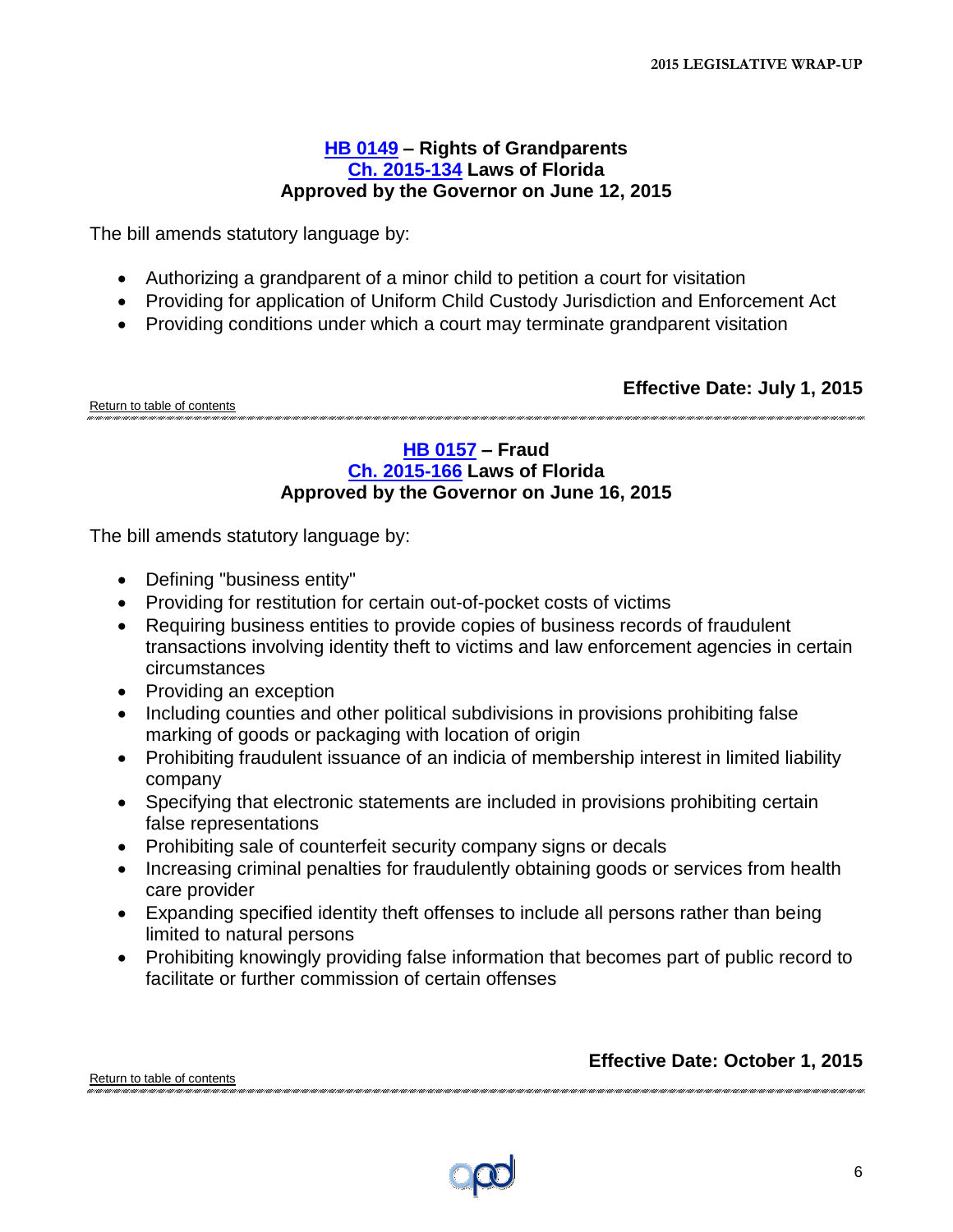#### **[HB 0335](http://www.flsenate.gov/Session/Bill/2015/0335/BillText/er/PDF) – Psychiatric Nurses [Ch. 2015-111](http://laws.flrules.org/2015/111) Laws of Florida Approved by the Governor on June 10, 2015**

<span id="page-6-0"></span>The bill amends statutory language by:

- Requiring psychiatric nurses to hold national advanced practice certification as a psychiatric mental health advanced practice nurse
- Authorizing such nurses to approve release of individuals from a receiving facility after involuntary examination under certain circumstances

[Return to table of contents](#page-1-0)

**Effective Date: July 1, 2015**

<span id="page-6-1"></span>

#### **[HB 0369](http://www.flsenate.gov/Session/Bill/2015/0369) – Human Trafficking [Ch. 2015-172](http://laws.flrules.org/2015/172) Laws of Florida Approved by the Governor on June 12, 2015**

The bill amends statutory language by:

- Requiring the Department of Transportation, the Department of Health, and certain employers to display human trafficking public awareness signs at specified locations
- Providing public awareness sign requirements
- Authorizing a county commission to adopt an enforcement ordinance
- Providing a penalty, etc

#### **Effective Date: January 1, 2016**

<span id="page-6-2"></span>[Return to table of contents](#page-1-0)

#### **[HB 0371](http://www.flsenate.gov/Session/Bill/2015/0371) – Agency Inspectors General [Ch. 2015-173](http://laws.flrules.org/2015/173) Laws of Florida Approved by the Governor on June 16, 2015**

The bill amends statutory language by:

- Providing additional hiring requirements, employment qualifications, and terms of employment for Inspectors General and staff
- Establishing duty of specified persons and entities with respect to inspector general's duties
- Requiring contracts and other specified documents to contain certain statements regarding inspector general's duties
- Authorizing the Chief Inspector General to retain legal counsel and issue and enforce subpoenas

**Effective Date: July 1, 2015**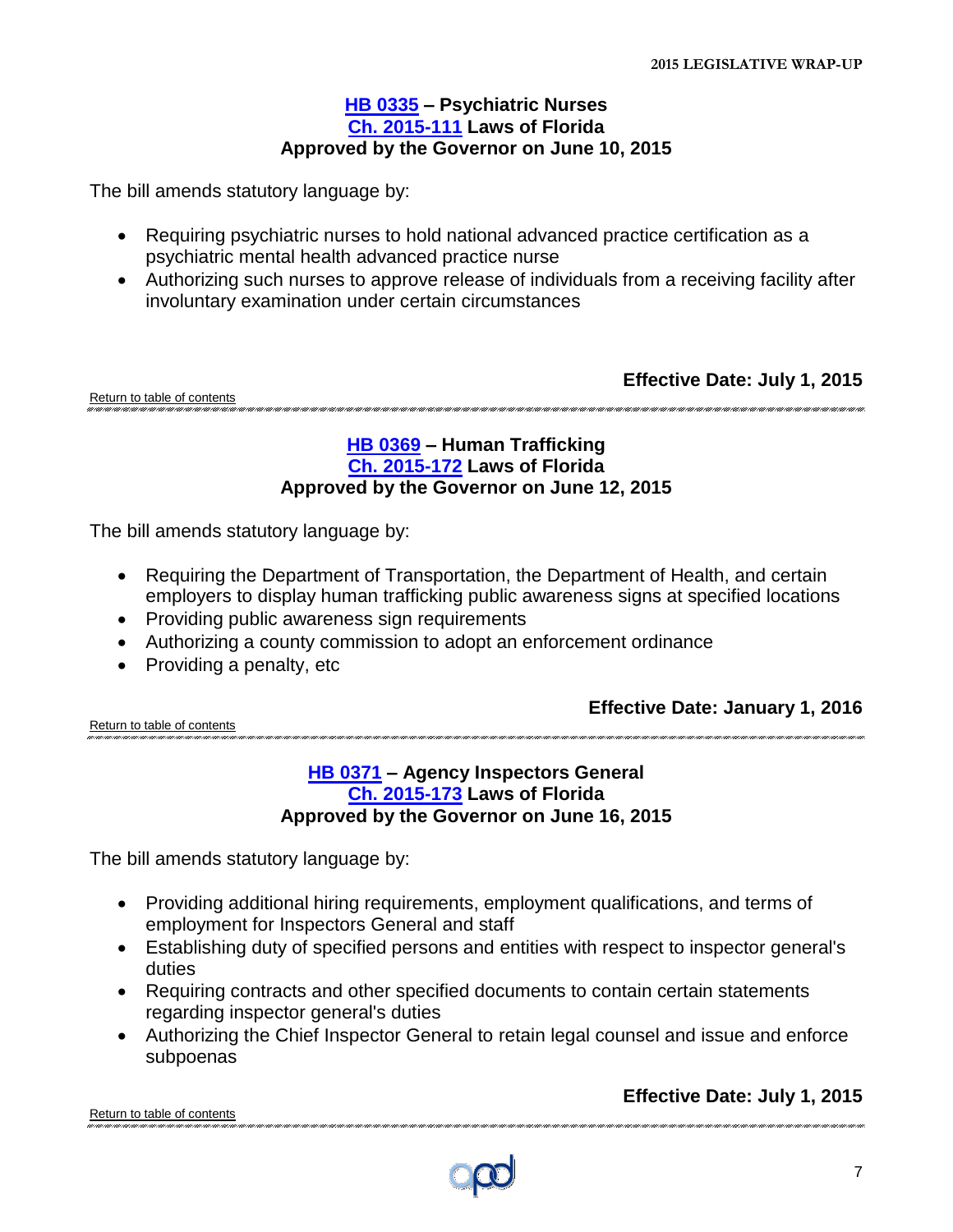#### <span id="page-7-0"></span>**[HB 0437](http://www.flsenate.gov/Session/Bill/2015/0437) – Guardians for Dependent Children who are Developmentally Disabled or Incapacitated [Ch. 2015-112](http://laws.flrules.org/2015/112) Laws of Florida Approved by the Governor on June 10, 2015**

The bill amends statutory language by:

- Citing this act as "The Regis Little Act to Protect Children with Special Needs"
- Requiring an updated case plan developed in a face-to-face conference with the child, if appropriate, and other specified persons
- Providing that the quardianship court has jurisdiction over proceedings for appointment of a guardian advocate if petitions are filed for certain minors who are subject to chapter 39, F.S., proceedings if such minors have attained a specified age

**Effective Date: July 1, 2015**

<span id="page-7-1"></span>[Return to table of contents](#page-1-0) 

#### **[HB 0441](http://www.flsenate.gov/Session/Bill/2015/0441) – Regulation of Health Care Facilities and Services [Ch. 2015-33](http://laws.flrules.org/2015/33) Laws of Florida Approved by the Governor on May 14, 2015**

The bill amends statutory language by:

- Revising the information that a home health agency is required to submit to the Agency for Health Care Administration for license renewal
- Removing the requirement that a home health agency submit quarterly reports
- Providing an exemption from a certificate-of-need review for applicants that were previously licensed within a specified period as a health care facility or provider and that meet certain criteria
- Providing an exception for an applicant whose license expired during a specified time period to apply for an exemption from the review, etc

.<br>ושר שנו השרישו שורישו של השרישו השרישו לשרישו שורשו השרישו השרישו השרישו של של של השרישו השרישו השרישו השרישו השרישו

**Effective Date: Upon Becoming A Law**

<span id="page-7-2"></span>[Return to table of contents](#page-1-0)

#### **[HB 0465](http://www.flsenate.gov/Session/Bill/2015/0465) – Human Trafficking [Ch. 2015-145](http://laws.flrules.org/2015/145) Laws of Florida Approved by the Governor on June 12, 2015**

The bill amends statutory language by:

- Providing enhanced criminal penalties for soliciting another to commit prostitution and similar offenses
- Requiring persons convicted of such offenses to perform community service and pay for and attend education program
- Requiring court to impose minimum mandatory terms of incarceration for persons convicted two or more times of soliciting another to commit prostitution and similar offenses

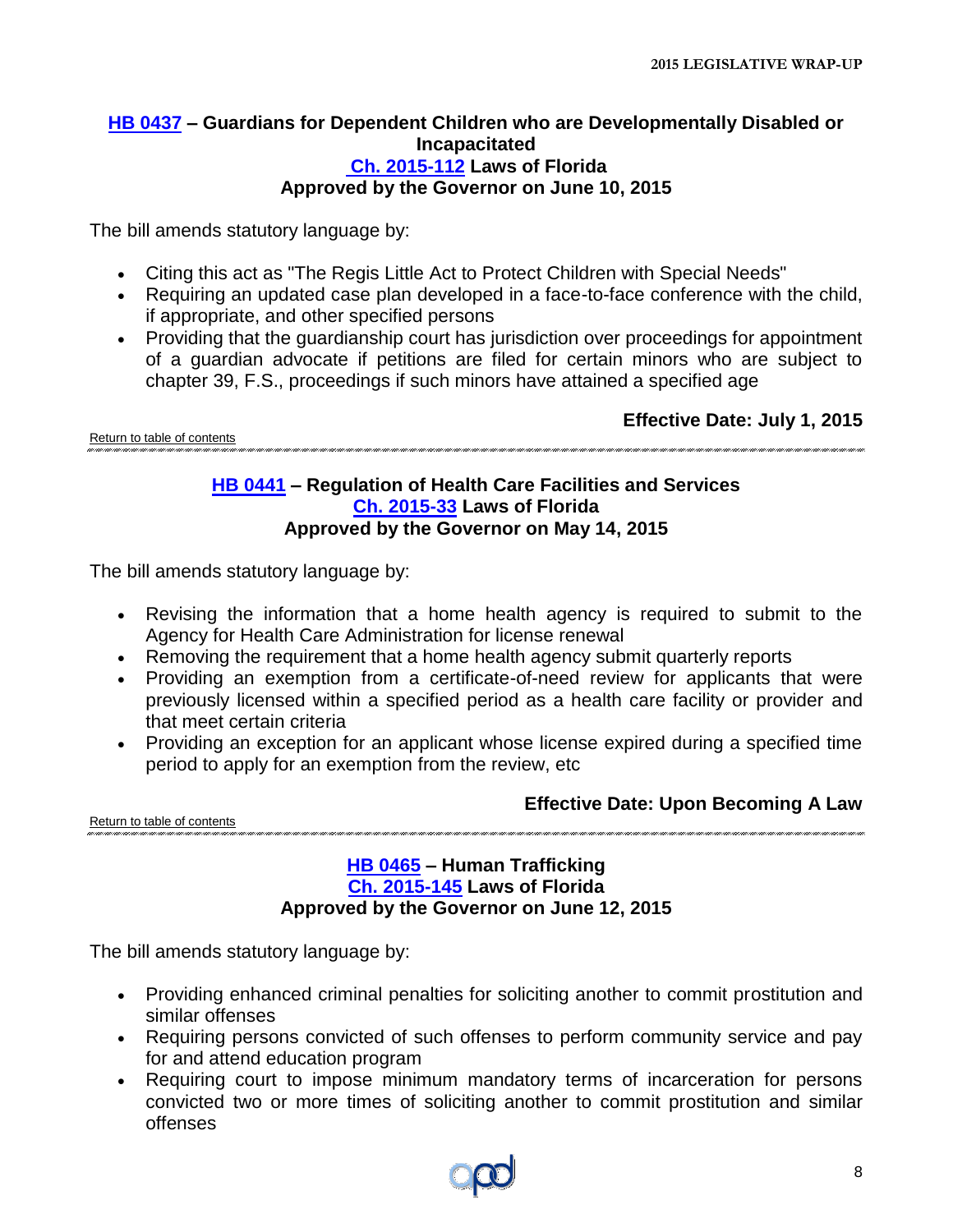- Providing for impoundment of a vehicle used in soliciting another to commit prostitution and similar offenses
- Allowing a vehicle owner to prevent impoundment or immobilization in certain circumstances
- Providing that any court in circuit in which the petitioner was arrested may expunge criminal history record of human trafficking victim
- Requiring judge to allow advocate to be present with in expunction hearing in certain circumstances

[Return to table of contents](#page-1-0)

#### **Effective Date: October 1, 2015**

<span id="page-8-0"></span>

#### **[HB 0471](http://www.flsenate.gov/Session/Bill/2015/0471) – Disabled Parking [Ch. 2015-114](http://laws.flrules.org/2015/114) Laws of Florida Approved by the Governor on June 10, 2015**

The bill amends statutory language by:

- Revising provisions that allow counties and municipalities to charge fees for vehicles displaying disabled parking permit at certain timed parking facilities
- Excluding vehicles displaying "DV" license plate issued to certain disabled veterans from payment of such fees

**Effective Date: July 1, 2015**

<span id="page-8-1"></span>[Return to table of contents](#page-1-0)

#### **[SB 0538](http://www.flsenate.gov/Session/Bill/2015/0538/BillText/er/PDF) – Sexual Cyberharassment [Ch. 2015-24](http://laws.flrules.org/2015/24) Laws of Florida Approved by the Governor on May 14, 2015**

The bill amends statutory language by:

- Prohibiting a person from willfully and maliciously sexually cyberharassing another person
- Authorizing a law enforcement officer to arrest, without a warrant, any person that he or she has probable cause to believe has committed sexual cyberharassment
- Providing an exception to the prohibition on search warrants being issued to search private dwellings, etc.

#### **Effective Date: October 1, 2015** [Return to table of contents](#page-1-0)

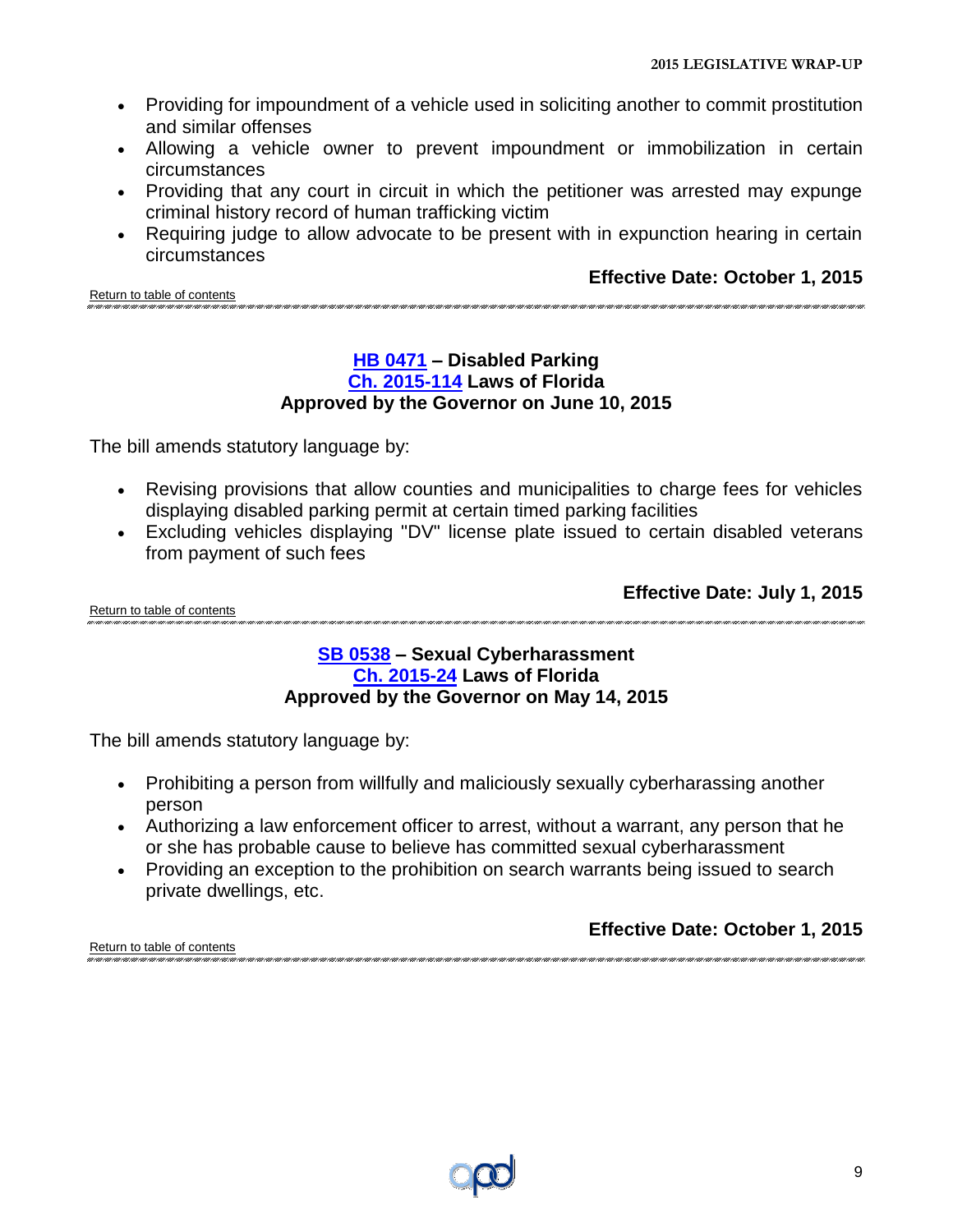#### **[SB 0642](http://www.flsenate.gov/Session/Bill/2015/0642/BillText/er/PDF) – Individuals with Disabilities [Ch. 2015-56](http://laws.flrules.org/2015/56) Laws of Florida Approved by the Governor on May 21, 2015**

<span id="page-9-0"></span>The bill amends statutory language by:

- Creating the "Florida Achieving a Better Life Experience (ABLE) Act"
- Requiring the Florida Prepaid College Board to establish a direct-support organization known as "Florida ABLE, Inc."
- Authorizing the organization to use certain services, property, and facilities of the Florida Prepaid College Board
- Requiring the Agency for Health Care Administration, the Agency for Persons with Disabilities, the Department of Children and Families, and the Department of Education to assist, cooperate, and coordinate with the organization in the provision of public information and outreach for the program, etc.

#### **Effective Date: Upon Becoming A Law**

<span id="page-9-1"></span>[Return to table of contents](#page-1-0) .<br>TANAN DI TANGGA TANGGA TANGGA TANGGA TANGGA TANGGA TANGGA TANGGA TANGGA TANGGA TANGGA TANGGA TANGGA TANGGA TANGGA TANGGA TANGGA TANGGA TANGGA TANGGA TANGGA TANGG

#### **[SB 0644](http://www.flsenate.gov/Session/Bill/2015/0644/BillText/er/PDF) – Florida ABLE Program Trust Fund/State Board of Administration [Ch. 2015-57](http://laws.flrules.org/2015/57) Laws of Florida Approved by the Governor on May 21, 2015**

The bill amends statutory language by:

- Creating the Florida ABLE Trust Fund within the State Board of Administration; authorizing sources of funds
- Specifying the purpose of the trust fund and authorized uses of the assets
- Providing for future review and termination or re-creation of the trust fund, etc.

#### **Effective Date: On the same date that SB 642 or similar legislation takes effect, if such legislation is adopted in the same legislative session or an extension thereof and becomes a law**

<span id="page-9-2"></span>[Return to table of contents](#page-1-0)

#### **[SB 0682](http://www.flsenate.gov/Session/Bill/2015/0682/BillText/er/PDF) – Transitional Living Facilities [Ch. 2015-25](http://laws.flrules.org/2015/25) Laws of Florida Approved by the Governor on May 14, 2015**

The bill amends statutory language by:

- Providing requirements for transitional living facility policies and procedures governing client admission, transfer, and discharge
- Prohibiting a licensee or employee of a facility from serving notice upon a client to leave the premises or taking other retaliatory action under certain circumstances
- Providing a penalty for certain misuse of a client's personal funds, property, or personal needs allowance

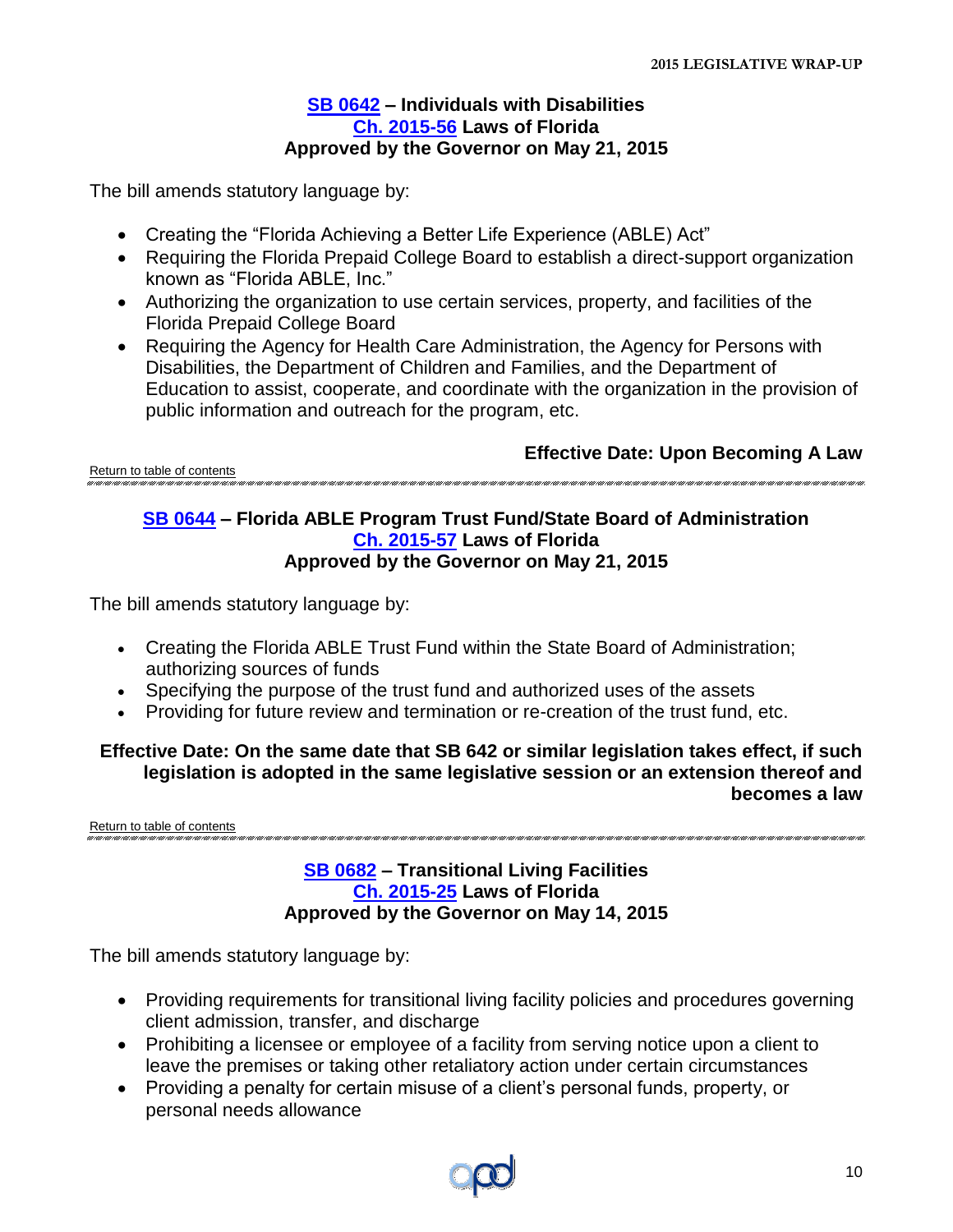• Requiring the agency, the Department of Health, the Agency for Persons with Disabilities, and the Department of Children and Families to develop electronic information systems for certain purposes, etc.

**Effective Date: July 1, 2015**

<span id="page-10-0"></span>[Return to table of contents](#page-1-0)

#### **[HB 0731](http://www.flsenate.gov/Session/Bill/2015/0731) – Employee Health Care Plans [Ch. 2015-121](http://laws.flrules.org/2015/121) Laws of Florida Approved by the Governor on June 10, 2015**

.<br>In the theory and the chart has the chart has the chart the chart has the chart has the chart has the chart has the chart has the chart has the chart

The bill amends statutory language by:

- Removing provisions requiring certain insurance carriers to provide semiannual reports to OIR
- Repealing requirements that certain insurance carriers must offer standard, basic, high deductible, and limited health benefit plans
- Removing requirement that CFO appoint health benefit plan committee to review such plans
- Removing provisions regarding minimum requirements for such plans
- Authorizing certain health benefit plans to use stop-loss insurance policy
- Making conforming changes

**Effective Date: July 1, 2015**

<span id="page-10-1"></span>[Return to table of contents](#page-1-0)

#### **SB [0904](http://www.flsenate.gov/Session/Bill/2015/0904/BillText/er/PDF) – Home Health Services [Ch. 2015-66](http://laws.flrules.org/2015/66) Laws of Florida Approved by the Governor on May 21, 2015**

The bill amends statutory language by:

- Allowing home health agencies to operate related offices inside of the main office's health service planning district without an additional license
- Providing for the licensure of more than one nurse registry operational site within the same health service planning district
- Authorizing a licensed nurse registry to operate a satellite office
- Requiring a nurse registry operational site to keep all original records
- Requiring a nurse registry to provide notice and certain evidence before it relocates an operational site or opens a satellite office, etc.

**Effective Date: July 1, 2015**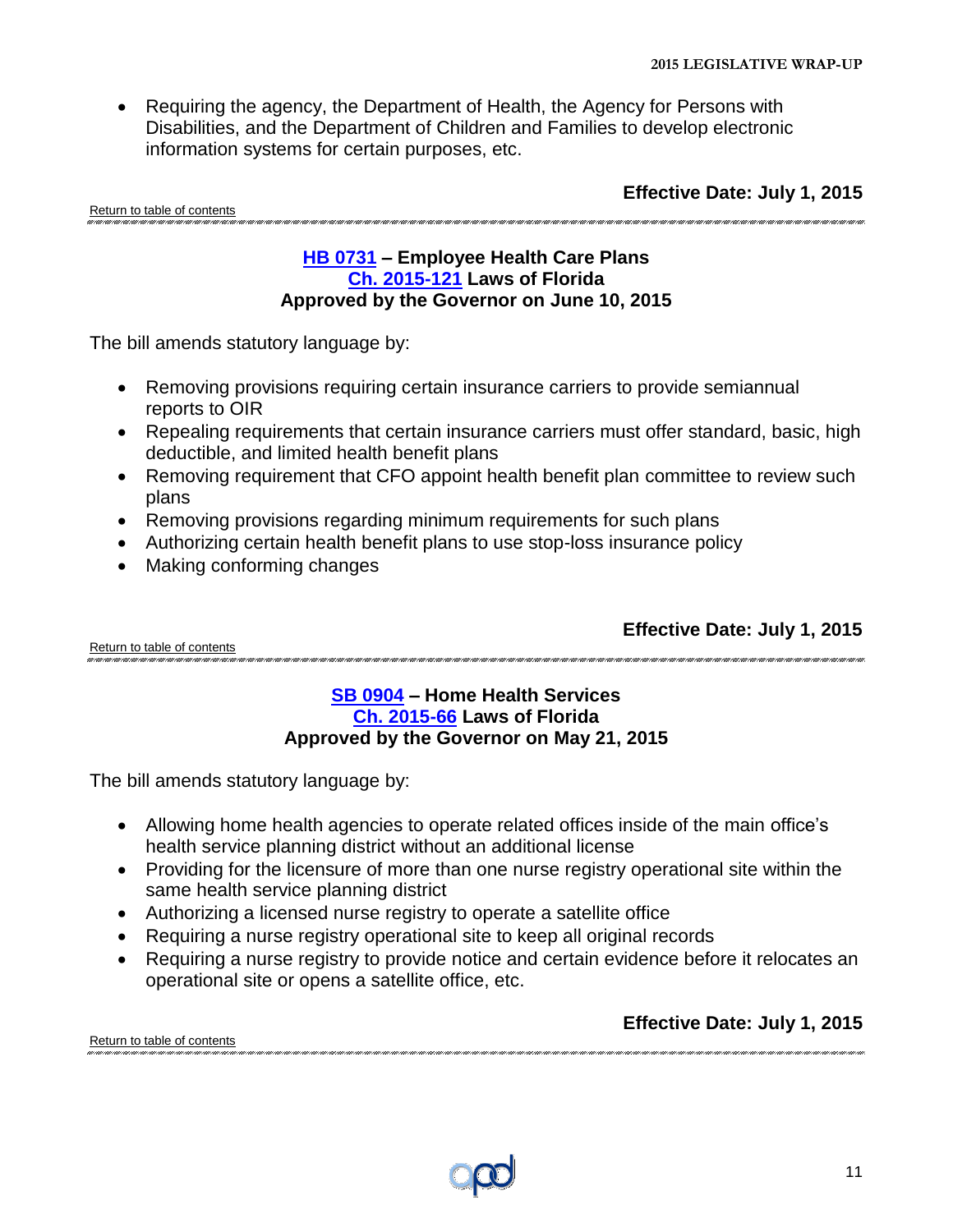#### **[HB 1001](http://www.flsenate.gov/Session/Bill/2015/1001) – Assisted Living Facilities [Ch. 2015-126](http://laws.flrules.org/2015/126) Laws of Florida Approved by the Governor on June 10, 2015**

<span id="page-11-0"></span>The bill amends statutory language by:

- Providing respective responsibilities of Medicaid prepaid behavioral health plans and managing entities under contract with DCF for mental health residents residing in ALFs
- Requiring certain facilities licensed as ALFs to be licensed as extended congregate care facilities

**Effective Date: Upon becoming a law**

<span id="page-11-1"></span>[Return to table of contents](#page-1-0) 

#### **[HB 1055](http://www.flsenate.gov/Session/Bill/2015/1055) – Child Protection [Ch. 2015-177](http://laws.flrules.org/2015/177) Laws of Florida Approved by the Governor on June 12, 2015**

The bill amends statutory language by:

- Providing requirements for representation of Children's Medical Services on multiagency teams investigating certain child deaths or other serious incidents
- Requiring Statewide Medical Director for Child Protection & district medical directors to hold certain qualifications
- Requiring DOH to approve a third-party credentialing entity
- Specifying that child protection team members are covered by state sovereign immunity provisions when carrying out their duties
- Providing that physician who holds expert witness certificate may provide expert testimony in criminal child abuse & neglect cases

[Return to table of contents](#page-1-0)

**Effective Date: July 1, 2015**

<span id="page-11-2"></span>.<br>THE CHILL WILL FOR THE CHILL FOR THE CHILL FOR THE CHILL FOR THE CHILL FOR THE CHILL FOR THE CHILL FOR THE CHILL FOR THE CHILL FOR THE CHILL FOR THE CHILL FOR THE CHILL FOR THE CHILL FOR THE CHILL FOR THE CHILL FOR THE C

**[HB 7013](http://www.flsenate.gov/Session/Bill/2015/7013) – Adoption and Foster Care [Ch. 2015-130](http://laws.flrules.org/2015/130) Laws of Florida Approved by the Governor on June 12, 2015**

The bill amends statutory language by:

- Revising requirements for agreements between the Department of Children and Families and specified entities for the provision of educational services
- Requiring the community-based care lead agency to contact by telephone the child's adoptive family within a specified period after the date that the adoption is finalized
- Authorizing a direct-support organization established by the Office of Adoption and Child Protection to accept donations of products or services from private sources to be given to the recipients of the adoption achievement awards

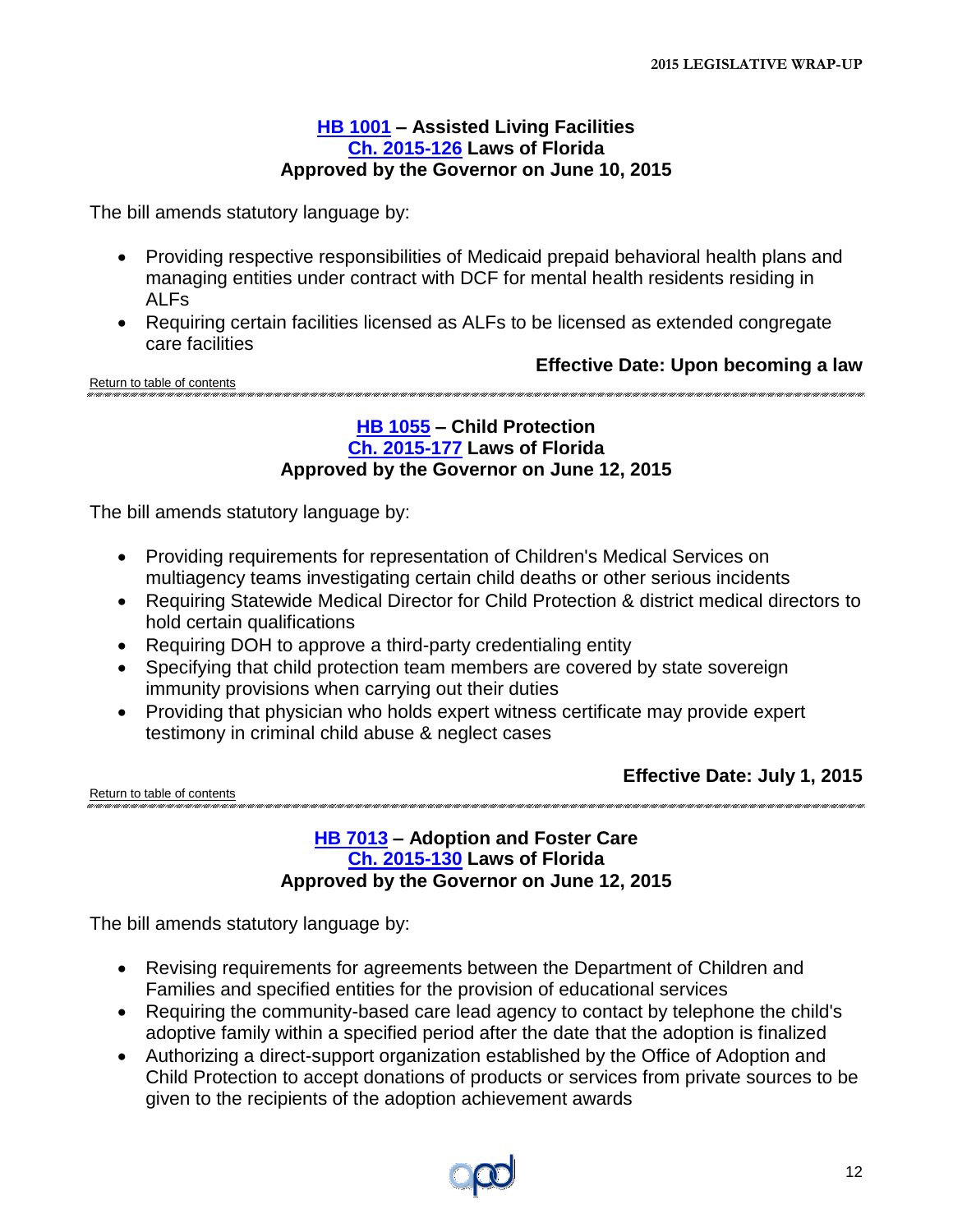Requiring licensed child-placing agencies that provide adoption services for intercountry adoptions to meet specified requirements

**Effective Date: July 1, 2015**

<span id="page-12-0"></span>[Return to table of contents](#page-1-0)

#### **[SB 7018](http://www.flsenate.gov/Session/Bill/2015/7018/BillText/er/PDF) – State Ombudsman Program [Ch. 2015-31](http://laws.flrules.org/2015/31) Laws of Florida Approved by the Governor on May 14, 2015**

The bill amends statutory language by:

- Revising legislative intent with respect to citizen ombudsmen
- Deleting references to ombudsman councils and transferring their responsibilities to representatives of the State Long-Term Care Ombudsman Program
- Revising the duties and authority of the state ombudsman
- Requiring the state ombudsman to designate and direct program districts
- Providing conditions under which a representative of the program could be found to have a conflict of interest, etc.

|                             | Effective Date: July 1, 2015 |
|-----------------------------|------------------------------|
| Doturn to table of contanta |                              |

<span id="page-12-1"></span>[Return to table of contents](#page-1-0) 

#### **[HB 7019](http://www.flsenate.gov/Session/Bill/2015/7019) – Workforce Services [Ch. 2015-98](http://laws.flrules.org/2015/98) Laws of Florida Approved by the Governor on June 2, 2015**

The bill amends statutory language by:

- Renaming Workforce Florida, Inc., as CareerSource Florida, Inc.
- Creating a task force on preparation for state's implementation of federal Workforce Innovation & Opportunity Act
- Providing membership and duties of task force
- Requiring a task force to submit report and recommendations for approval by CareerSource Florida, Inc.
- Requiring CareerSource Florida, Inc., to submit specified state plan to USDOL
- Providing for an abolishment of the task force

**Effective Date: Upon Becoming A Law**

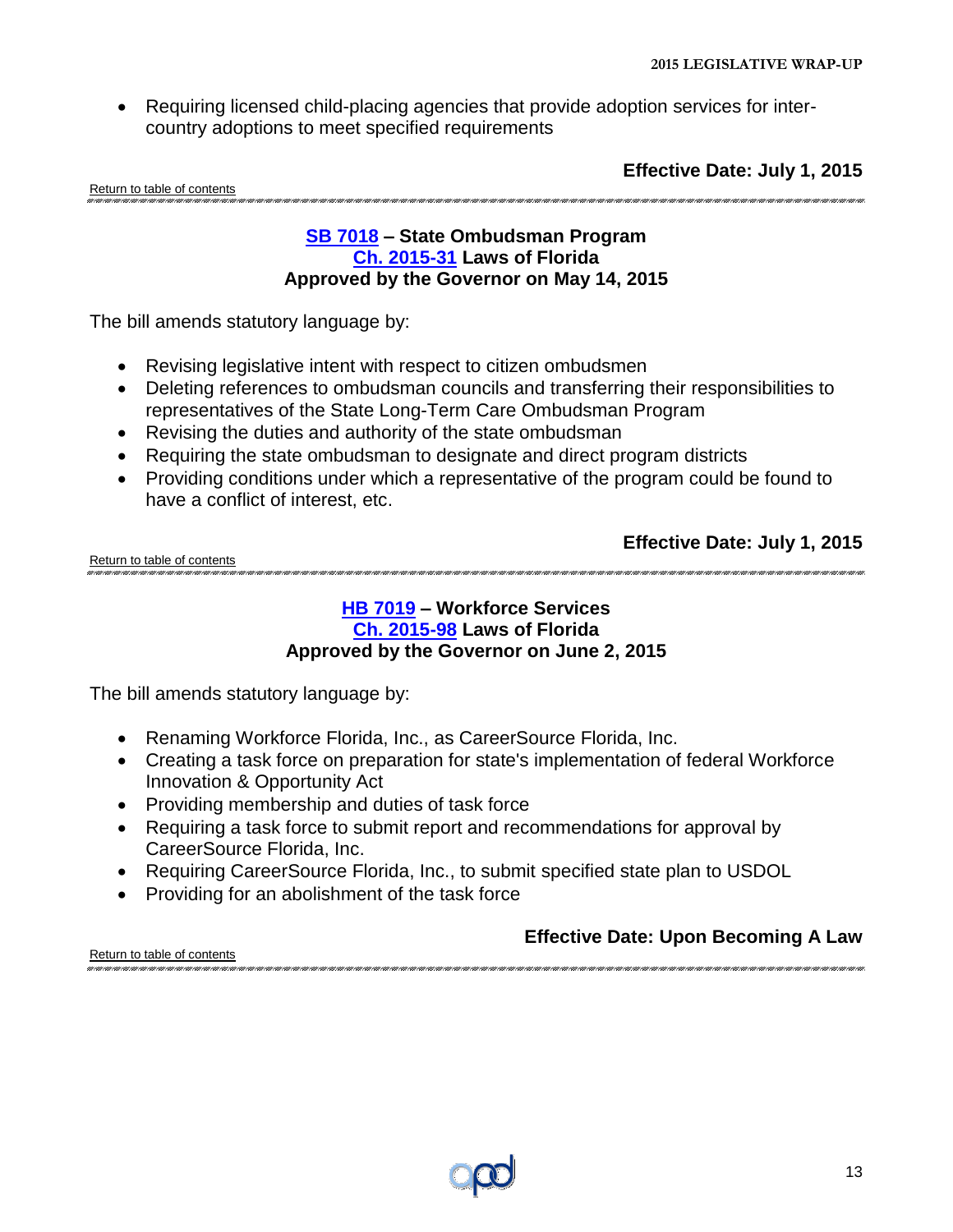#### **[SB 7078](http://www.flsenate.gov/Session/Bill/2015/7078/BillText/er/PDF) – Child Welfare [Ch. 2015-79](http://laws.flrules.org/2015/79) Laws of Florida Approved by the Governor on May 21, 2015**

<span id="page-13-0"></span>The bill amends statutory language by:

- Authorizing critical incident rapid response teams to review cases of child deaths occurring during an open investigation
- Requiring case staffing when medical neglect is substantiated
- Requiring an epidemiological child abuse death assessment and prevention system
- Providing intent for the operation of and interaction between the state and local death review committees, etc

**Effective Date: Upon Becoming A Law**

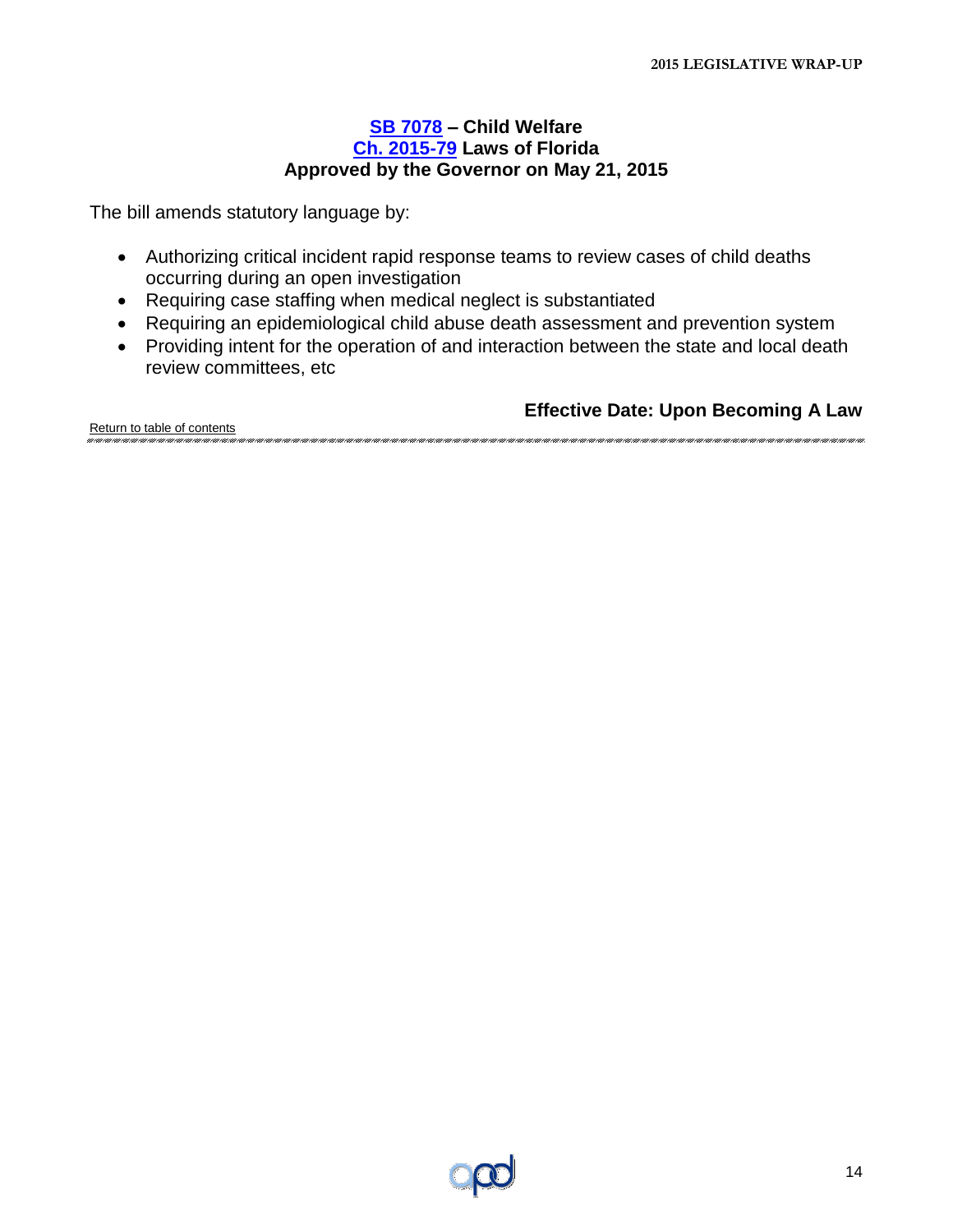### *APPROPRIATIONS UPDATE*

<span id="page-14-0"></span>*The following is an overview of the budget for the Agency for Persons with Disabilities passed by the Florida Legislature during the 2015 Legislative Special Session A.*

#### **[SB 2500A](http://www.flsenate.gov/Session/Bill/2015A/2500A/BillText/er/PDF) – Appropriations [Ch. 2015-232](http://laws.flrules.org/2015/232) Laws of Florida**

#### **Approved by the Governor on June 23, 2015, with Line Item Vetoes**

#### **Major funding decisions:**

The funding for the Agency for Persons with Disabilities totals over \$1.2 billion.

- Transition approximately 2,000 customers from the Home and Community-Based Services (HCBS) Medicaid waiver waiting list to the HCBS Medicaid waiver – Increase of \$16.1 million in General Revenue, \$24.6 million in Trust Funds, \$40.7 million total funds.
- Support Coordinator rate increase (18%) in the HCBS waiver Increase of \$3,186,825 in General Revenue, \$4,866,814 in Trust Funds, \$8.05 million total funds.
- Personal Supports provider rate increase (2.5%) in the HCBS Waiver Increase of \$2,000,000 in General Revenue, \$3,054,334 in Trust Funds, \$5.05 million total funds.
- Client Data Management and Electronic Visit Verification System \$1,359,742 in Trust Funds. Additionally, Back of Bill item: \$750,000 in nonrecurring General Revenue, \$750,000 in nonrecurring Trust Fund, \$1.5 million nonrecurring total funding.
- Employment and Internships Program (IFS category) –\$500,000 in nonrecurring General Revenue and \$500,000 in nonrecurring Social Services Block Grant for Employment Services, \$1 million total funds.
- Actuarial Services to analyze provider rates for live-in waiver services. \$200,000 Operations and Maintenance Trust Fund, \$200,000 Social Services Block Grant, \$400,000 nonrecurring total funds.
- There are 4 special projects included in the agency's appropriation:
	- o \$2 million in recurring General Revenue is provided for the Arc of Florida for dental services.
	- $\circ$  \$150,000 in nonrecurring funds is provided for the MAC town Fitness and Wellness Center for services to people with intellectual and developmental disabilities.
	- $\circ$  \$125,000 (\$100,000 in nonrecurring funds and \$25,000 in recurring funds) is provided to the Arc of Florida to provide training resources for service providers to people with intellectual and developmental disabilities.

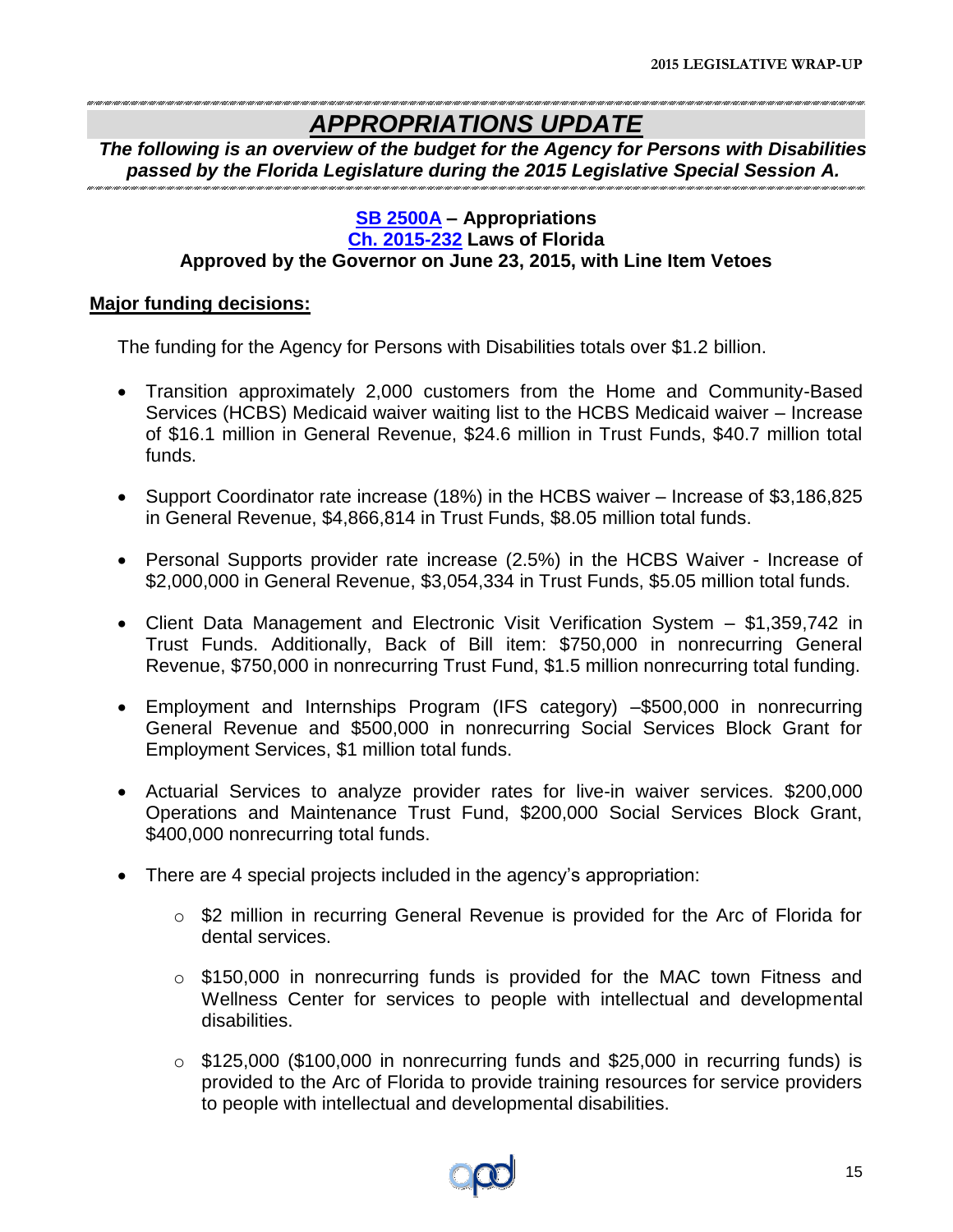- o \$250,000 in nonrecurring fixed capital outlay funds is provided to the Arc of Broward Culinary Program.
- \$1.60 million in Fixed Capital Outlay is provided for repairs and maintenance to state facilities. \$840,000 is provided for Rish Park improvements and \$760,000 is provided for general repairs and maintenance to state facilities.
- Any unexpended balance in the HCBS Medicaid waiver category for FY 2014-15 will revert and be appropriated in FY 2015-16 in a Lump Sum category to be used for Medicaid Home and Community Based Waiver costs.
- The sum of \$24,414,352 from the General Revenue Fund provided to the Agency in Section 29 of chapter 2014-51, Laws of Florida, will revert and be appropriated in FY 2015-2016 in a Lump Sum category to be used for Medicaid Home and Community Based Waiver costs.
- The nonrecurring sum of \$2,273,500 from the General Revenue Fund is appropriated for the Fiscal Year 2015-2016 in the Lump Sum - Developmental Disability Centers category for operational costs at the Developmental Disability Centers.

**Effective Date: Except as otherwise expressly provided in this act and except for this section, which shall take effect upon this act becoming a law, this act shall take effect July 1, 2015, except that if an earlier effective date is specified herein for any section, that section shall operate retroactively to that date. If this act fails to become a law until after July 1, 2015, it shall take effect upon becoming a law and operate retroactively to July 1, 2015, etc.**

[Return to table of contents](#page-1-0).<br>מספר מותר מותר שונת מותר שונת מותר מותר שונת מותר מותר שונת מותר מותר שונת מותר מותר מותר מותר מותר שונת מותר 

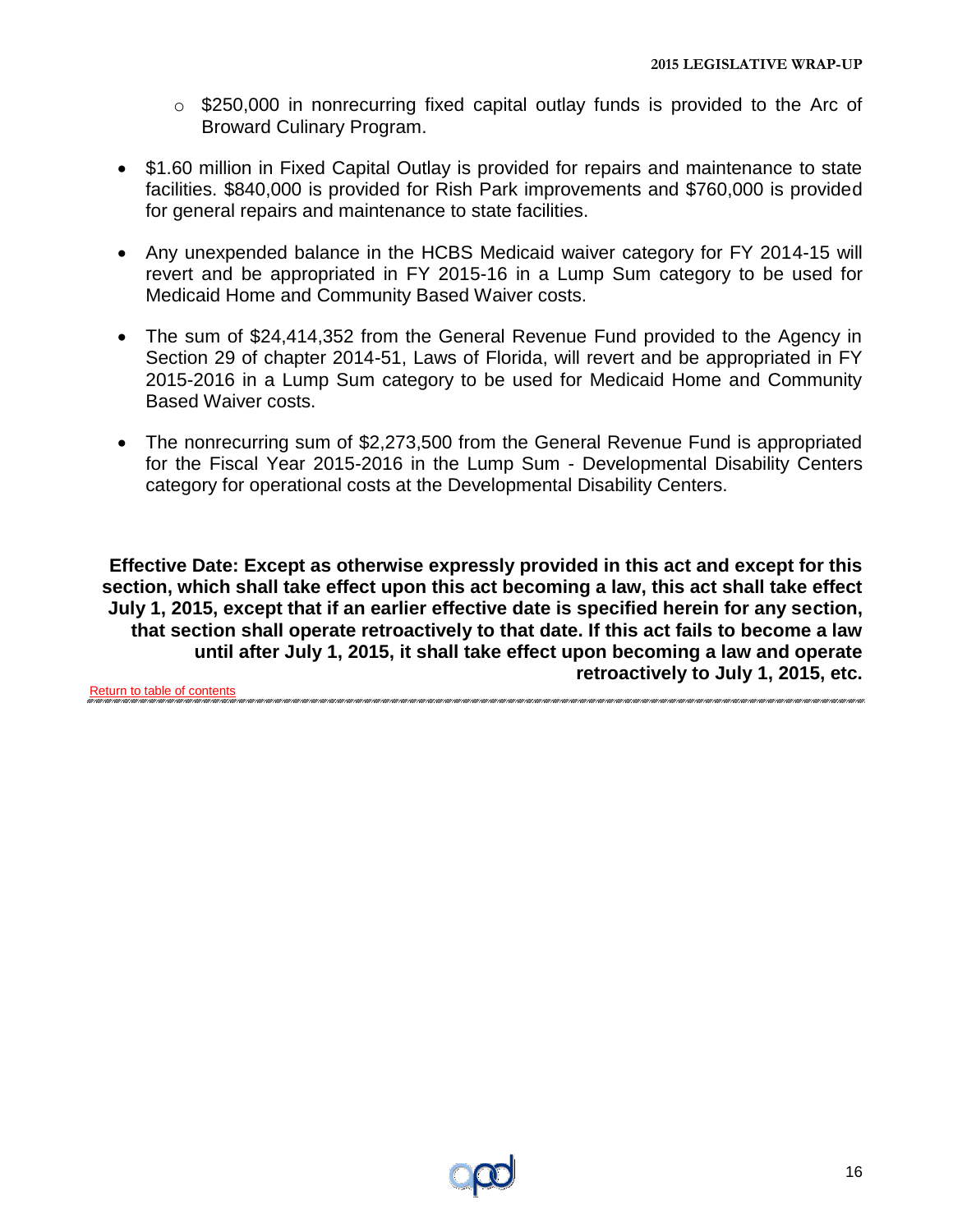#### **[SB 2502A](http://www.flsenate.gov/Session/Bill/2015A/2502A/BillText/er/PDF) – Implementing the General Appropriations Act [Ch. 2015-222](http://laws.flrules.org/2015/222) Laws of Florida Approved by the Governor on June 23, 2015**

#### <span id="page-16-0"></span>**Major funding decisions:**

• Implements specific appropriations of the General Appropriations Act for the 2015-2016 fiscal year.

Section 20. (1) In order to implement Specific Appropriation 251 of the 2015-2016 General Appropriations Act, and notwithstanding s. 393.065(5), Florida Statutes, individuals on the Medicaid home and community-based waiver programs wait list shall be offered a slot in the waiver as follows:

(a) Individuals in category 1, which includes clients deemed to be in crisis as described in rule, shall be given first priority in moving from the wait list to the waiver.

(b) Category 2 shall include:

1. Individuals on the wait list who are from the child welfare system with an open case in the Department of Children and Families' statewide automated child welfare information system who are:

a. Individuals transitioning out of the child welfare system at the finalization of an adoption, a reunification with family members, a permanent placement with a relative, or a guardianship with a nonrelative; or

b. Individuals who are at least 18 years old but not yet 22 years old and who need both waiver services and extended foster care services.

2. Individuals on the wait list who are at least 18 years old but not yet 22 years old and who withdrew consent pursuant to s. 39.6251(5)(c), Florida Statutes, to remain in the extended foster care system.

For individuals who are at least 18 years old but not yet 22 years old and who are eligible under sub-subparagraph 1.b., the Agency for Persons with Disabilities shall provide waiver services, including residential habilitation, and the community-based care lead agency shall fund room and board at the rate established in s. 409.145(4), Florida Statutes, and provide case management and related services as defined in s. 409.986(3)(e), Florida Statutes. Individuals may receive both waiver services and services under s.39.6251, Florida Statutes. Services may not duplicate services available through the Medicaid state plan.

(c) In selecting individuals in category 3, category 4, or category 5, the Agency for Persons with Disabilities shall use the Agency for Persons with Disabilities Waitlist Prioritization Tool, dated March 15, 2013. Those individuals whose needs score highest on the Waitlist Prioritization Tool shall be moved to the waiver during the 2015-2016 fiscal year, to the extent funds are available.

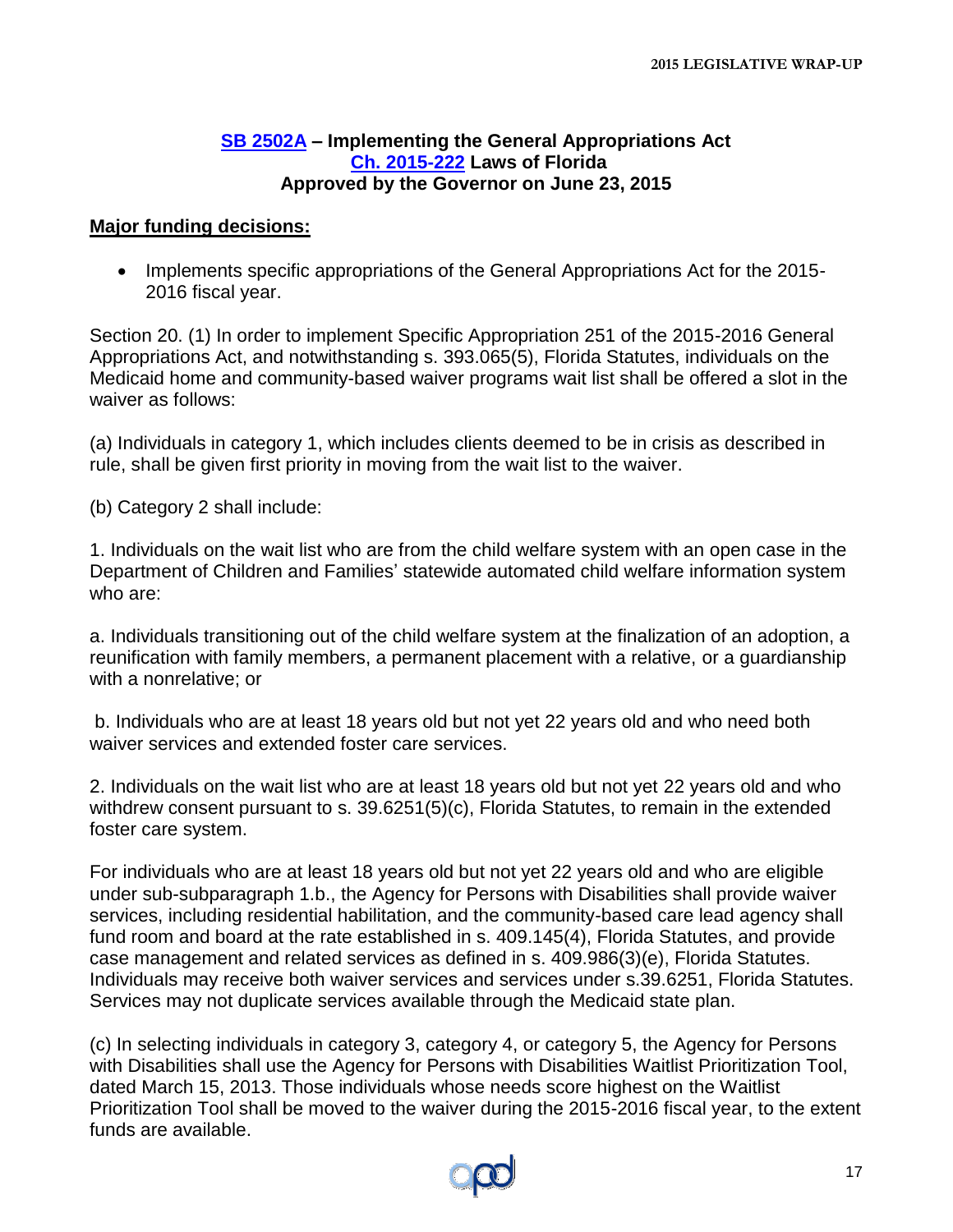(2) The agency shall allow an individual who meets the eligibility requirements under s. 393.065(1), Florida Statutes, to receive home and community-based services in this state if the individual's parent or legal guardian is an active-duty military service member and, at the time of the service member's transfer to this state, the individual was receiving home and community-based services in another state.

(3) Upon the placement of individuals on the waiver pursuant to subsection (1), individuals remaining on the wait list are deemed not to have been substantially affected by agency action and are, therefore, not entitled to a hearing under s. 393.125, Florida Statutes, or administrative proceeding under chapter 120, Florida Statutes. This section expires July 1, 2016.

Section 21. In order to implement Specific Appropriation 251 of the 2015-2016 General Appropriations Act:

1) Until the Agency for Persons with Disabilities adopts a new allocation algorithm and methodology by final rule pursuant to s. 393.0662, Florida Statutes:

Each client's iBudget in effect as of July 1, 2015, shall remain at its July 1, 2015, funding level.

(b) The Agency for Persons with Disabilities shall determine the iBudget for a client newly enrolled on the home and community-based services waiver on or after July 1, 2015, using the same allocation algorithm and methodology used for the iBudgets in effect as of July 1, 2015.

(2) After a new algorithm and methodology is adopted by final rule, a client's new iBudget shall be determined based on the new allocation algorithm and methodology and shall take effect as of the client's next support plan update.

(3) Funding allocated under subsections (1) and (2) may be increased pursuant to s. 393.0662(1)(b), Florida Statute. A client's funding allocation may also be increased if the client has a significant need for transportation services to a waiver-funded adult day training program or to a waiver-funded supported employment where such need cannot be accommodated within the funding authorized by the client's iBudget amount without affecting the health and safety of the client, where public transportation is not an option due to the unique needs of the client, and where no other transportation resources are reasonably available. However, such increases may not result in the total of all clients' projected annual iBudget expenditures exceeding the agency's appropriation for waiver services.

(4) This section expires July 1, 2016.

Section 23. In order to implement Specific Appropriation 251 of the 2015-2016 General Appropriations Act, subsection (15) of section 393.067, Florida Statutes, is amended to read:

393.067 Facility licensure.—

(15) The agency is not required to contract with new facilities licensed after October 1, 1989, pursuant to this chapter. Pursuant to chapter 287, the agency shall continue to contract within

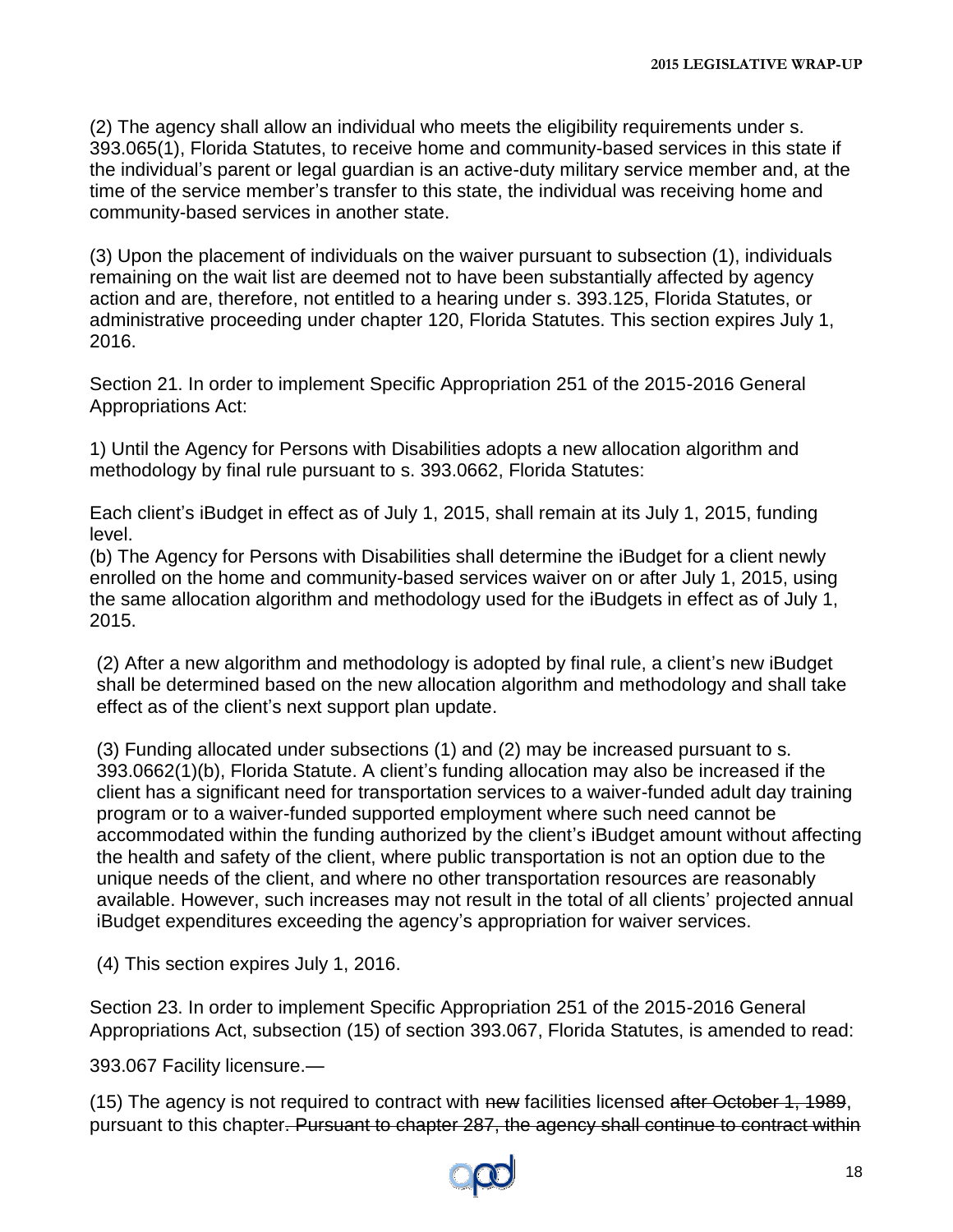available resources for residential services with facilities licensed prior to October 1, 1989, if such facilities comply with the provisions of this chapter and all other applicable laws and **regulations** 

Section 24. The amendment made by this act to s. 393.067(15), Florida Statutes, expires July 1, 2016, and the text of that subsection shall revert to hat in existence on June 30, 2015, except that any amendments to such text enacted other than by this act shall be preserved and continue to operate to the extent that such amendments are not dependent upon the portions of text which expire pursuant to this section.

Section 25. In order to implement Specific Appropriation 251 of the 2015-2016 General Appropriations Act, subsections (4), (5), and (6) of section393.18, Florida Statutes, are amended to read:

393.18 Comprehensive transitional education program.—A comprehensive transitional education program is a group of jointly operating centers or units, the collective purpose of which is to provide a sequential series of educational care, training, treatment, habilitation, and rehabilitation services to persons who have developmental disabilities and who have severe or moderate maladaptive behaviors. However, this section does not require such programs to provide services only to persons with developmental disabilities. All such services shall be temporary in nature and delivered in a structured residential setting, having the primary goal of incorporating the principle of self-determination in establishing permanent residence for persons with maladaptive behaviors in facilities that are not associated with the comprehensive transitional education program. The staff shall include behavior analysts and teachers, as appropriate, who shall be available to provide services in each component center or unit of the program. A behavior analyst must be certified pursuant to s. 393.17.

(4) For comprehensive transitional education programs, the total number of residents persons with maladaptive behaviors who are being provided with services in a comprehensive transitional education program may not in any instance exceed the licensed capacity of 120 residents and each residential unit within the component centers of the program authorized under this section may not in any instance exceed 15 residents. However, a program that was authorized to operate residential units with more than 15 residents before July 1, 2015, may continue to operate such units.

(5) Licensure is authorized for comprehensive transitional education programs which by July 1, 1989:

(a) Were in actual operation; or

(b) Owned a fee simple interest in real property for which a county or city government has approved zoning allowing for the placement of the facilities described in this subsection, and have registered an intent with the agency to operate a comprehensive transitional education program. However, nothing prohibits the assignment by such a registrant to another entity at a different site within the state, if there is compliance with the criteria of this and local zoning requirements and each residential facility within the component centers or units of the program authorized under this paragraph does not exceed a capacity of 15 persons.

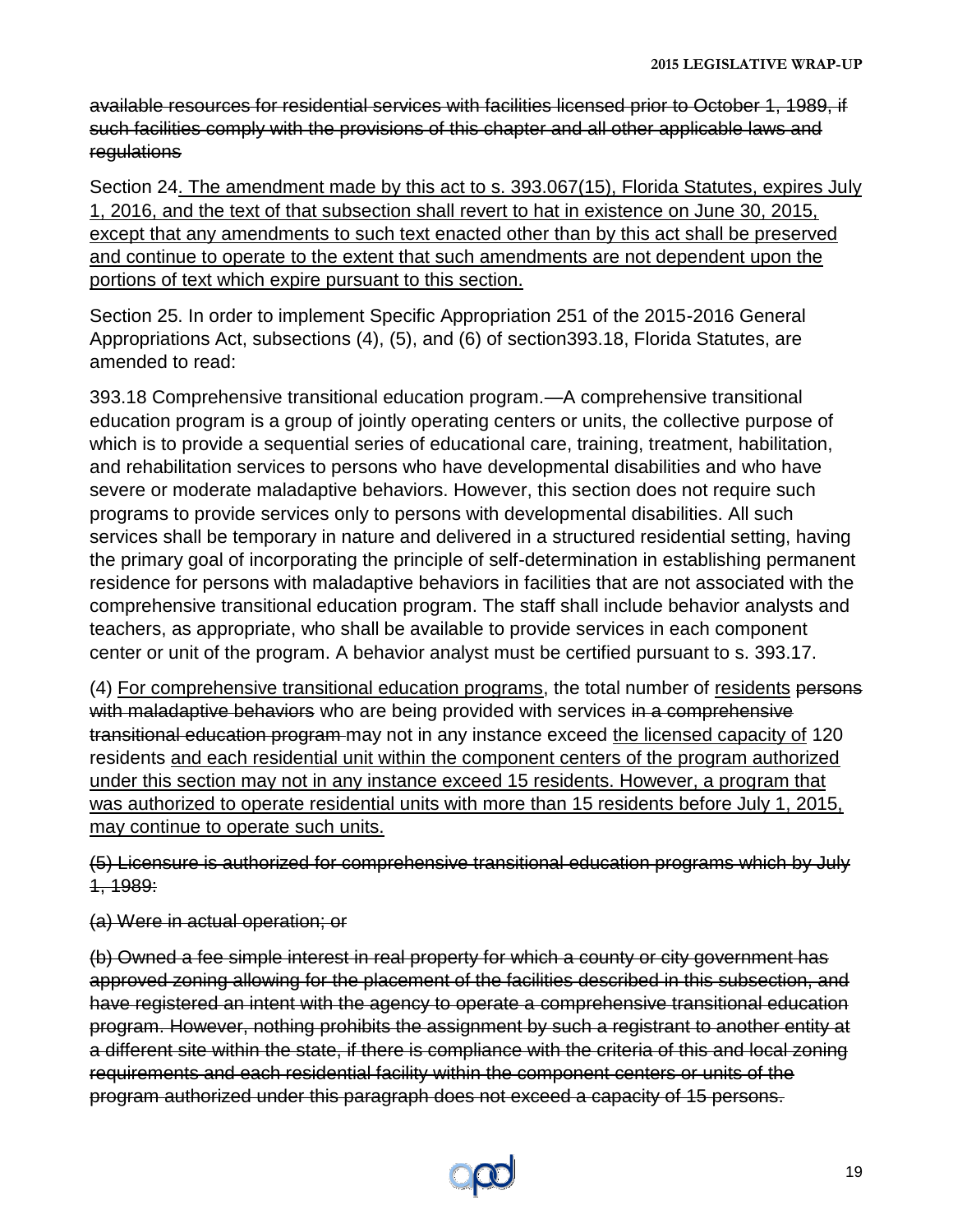(6) Notwithstanding subsection (5), in order to maximize federal revenues and provide for children needing special behavioral services, the agency may authorize the licensure of a facility that:

(a) Provides residential services for children who have developmental disabilities along with intensive behavioral problems as defined by the agency; and

(b) As of July 1, 2010, serve children who were served by the child welfare system and who have an open case in the automated child welfare system of the Department of Children and Families.

The facility must be in compliance with all program criteria and local zoning requirements and may not exceed a capacity of 15 children.

Section 26. The amendment made by this act to s. 393.18, Florida Statutes, expires July 1, 2016, and the text of that section shall revert to that in existence on June 30, 2015, except that any amendments to such text enacted other than by this act shall be preserved and continue to operate to the extent that such amendments are not dependent upon the portions of text which expire pursuant to this section.

**Effective Date: Except as otherwise expressly provided in this act and except for this section, which shall take effect upon this act becoming a law, this act shall take effect July 1, 2015, or, if this act fails to become a law until after that date, it shall take effect upon becoming a law and operate retroactively to July 1, 2015** [Return to table of contents](#page-1-0)

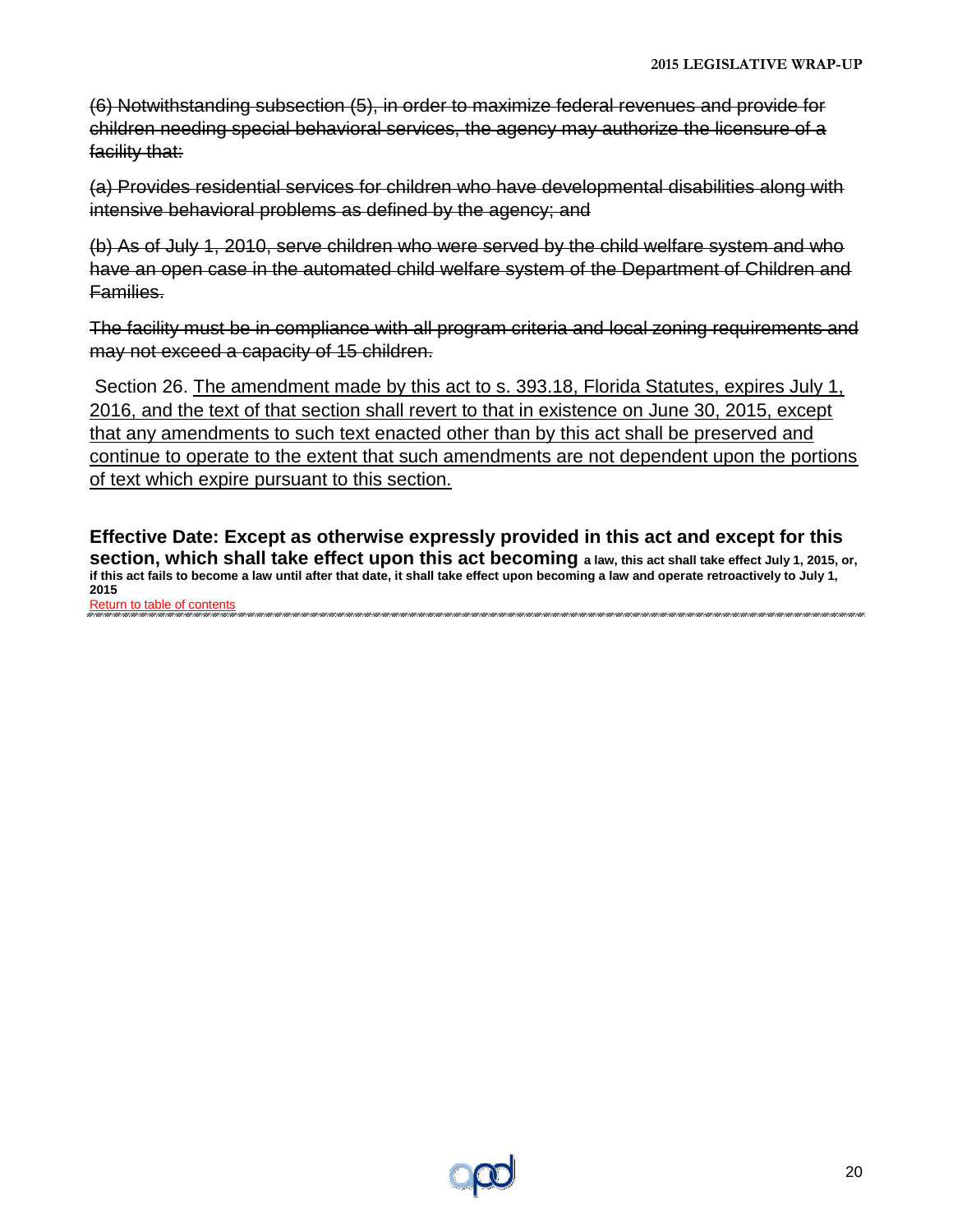|                      |                                  | <b>Agency for Persons with Disabilities</b>                 |            |                          |            |                          |
|----------------------|----------------------------------|-------------------------------------------------------------|------------|--------------------------|------------|--------------------------|
|                      |                                  |                                                             |            | FY 2014-2015             |            | FY 2015-2016             |
| <b>Budget_Entity</b> | <b>Budget Entity Title</b>       | <b>Appropriation Category Title</b>                         | <b>FTE</b> | <b>ALL FUNDS</b>         | <b>FTE</b> | <b>ALL FUNDS</b>         |
| 67100100             | HOME & COMMUNITY SERVICES        | SALARIES AND BENEFITS                                       | 395.00     | 19,877,479               | 395.00     | 21,440,396               |
|                      |                                  | OTHER PERSONAL SERVICES                                     |            | 4,323,955                |            | 4,063,955                |
|                      |                                  | <b>EXPENSES</b>                                             |            | 2,947,151                |            | 2,947,151                |
|                      |                                  | OPERATING CAPITAL OUTLAY                                    |            | 35,394                   |            | 35,394                   |
|                      |                                  | INDIVIDUAL/FAMILY SUPPORT SERVICES                          |            |                          |            | 2,000,000                |
|                      |                                  | G/A-INDIVIDUAL & FAMILY                                     |            | 15,186,771               |            | 13,686,771               |
|                      |                                  | ROOM AND BOARD PAYMENTS                                     |            | 2,839,201                |            | 2,839,201                |
|                      |                                  | CONTRACTED SERVICES                                         |            | 4,822,181                |            | 250,181                  |
|                      |                                  | G/A-CONTRACTED SERVICES<br>HOME & COMMUNITY SERVICES WAIVER |            | 5,670,300<br>938,623,341 |            | 4,942,000<br>994,793,906 |
|                      |                                  | RISK MANAGEMENT INSURANCE                                   |            | 172,620                  |            | 240,976                  |
|                      |                                  | TR/DMS/HR SVCS/STW CONTRACT                                 |            | 144,773                  |            | 144,073                  |
|                      |                                  | ARC OF BROWARD                                              |            |                          |            | 250,000                  |
| 67100100 Total       |                                  |                                                             | 395.00     | 994,643,166              | 395.00     | 1,047,634,004            |
| 67100200             | PROGRAM MANAGEMENT &             | SALARIES AND BENEFITS                                       | 165.00     | 13,936,221               | 165.00     | 13,800,161               |
|                      | <b>COMPLIANCE</b>                | OTHER PERSONAL SERVICES                                     |            | 762,081                  |            | 515,081                  |
|                      |                                  | <b>EXPENSES</b>                                             |            | 2,367,117                |            | 2,331,086                |
|                      |                                  | OPERATING CAPITAL OUTLAY                                    |            | 27,774                   |            | 27,774                   |
|                      |                                  | TRANS TO DIV ADM HEARINGS                                   |            | 111,453                  |            | 149,627                  |
|                      |                                  | CONTRACTED SERVICES                                         |            | 497,251                  |            | 607,751                  |
|                      |                                  | G/A-CONTRACTED SERVICES                                     |            | 2,790,078                |            | 2,672,565                |
|                      |                                  | G/A-CONTRACT PROF SERVICES                                  |            | 3,874                    |            | 3,874                    |
|                      |                                  | RISK MANAGEMENT INSURANCE                                   |            | 205,995                  |            | 214,140                  |
|                      |                                  | HOME & COMM SERV ADMIN                                      |            | 7,172,076                |            | 7,273,186                |
|                      |                                  | TR/DMS/HR SVCS/STW CONTRACT                                 |            | 70,875                   |            | 70,533                   |
|                      |                                  | CLIENT DATA MANAGEMENT SYS                                  |            |                          |            | 1,359,742                |
|                      |                                  | STATE DATA CENTER (AST)<br>SOUTHWOOD SRC                    |            | 141,856                  |            | 278,838<br>$\sim$        |
|                      |                                  | NORTHWOOD SRC (NSRC)                                        |            | 136,774                  |            |                          |
| 67100200 Total       |                                  |                                                             | 165.00     | 28,223,425               | 165.00     | 29,304,358               |
| 67100300             | DEVELOPMENTAL DISABILITIES       | SALARIES AND BENEFITS                                       | 2,305.50   | 100,887,172              |            |                          |
|                      | PUBLIC FACILITIES                | OTHER PERSONAL SERVICES                                     |            | 1,929,050                |            | $\sim$                   |
|                      |                                  | <b>EXPENSES</b>                                             |            | 6,822,108                |            | $\overline{\phantom{a}}$ |
|                      |                                  | OPERATING CAPITAL OUTLAY                                    |            | 261,020                  |            | $\sim$                   |
|                      |                                  | FOOD PRODUCTS                                               |            | 2,363,848                |            | $\sim$                   |
|                      |                                  | APD/FCO NEEDS/CEN MGD FACS                                  |            | 3,664,300                |            | $\overline{\phantom{a}}$ |
|                      |                                  | CONTRACTED SERVICES                                         |            | 1,951,178                |            | $\overline{\phantom{a}}$ |
|                      |                                  | G/A-CONTRACT PROF SERVICES                                  |            | 5,016,410                |            | $\overline{\phantom{a}}$ |
|                      |                                  | PRESCRIBED MEDICINE/DRUGS                                   |            | 1,145,923                |            | $\sim$                   |
|                      |                                  | RISK MANAGEMENT INSURANCE                                   |            | 5,709,106                |            | ÷.                       |
|                      |                                  | SALARY INCENTIVE PAYMENTS                                   |            | 18,751<br>859,725        |            | $\sim$                   |
| 67100300 Total       |                                  | TR/DMS/HR SVCS/STW CONTRACT                                 | 2,305.50   | 130,628,591              |            |                          |
| 67100400             | DEVELOPMENTAL DISABILITIES       | SALARIES AND BENEFITS                                       |            |                          | 1,797.00   | 78,733,281               |
|                      | <b>PUBLIC FACILITIES - CIVIL</b> | OTHER PERSONAL SERVICES                                     |            |                          |            | 1,649,205                |
|                      |                                  | <b>EXPENSES</b>                                             |            | $\sim$                   |            | 5,572,364                |
|                      |                                  | OPERATING CAPITAL OUTLAY                                    |            |                          |            | 164,176                  |
|                      |                                  | FOOD PRODUCTS                                               |            | $\overline{\phantom{a}}$ |            | 2,087,619                |
|                      |                                  | APD/FCO NEEDS/CEN MGD FACS                                  |            | $\overline{\phantom{a}}$ |            | 1,600,000                |
|                      |                                  | <b>CONTRACTED SERVICES</b>                                  |            | $\overline{\phantom{a}}$ |            | 1,509,848                |
|                      |                                  | G/A-CONTRACT PROF SERVICES                                  |            | $\sim$                   |            | 4,734,243                |
|                      |                                  | PRESCRIBE MED/DRUG NON-MED                                  |            | $\sim$                   |            | 338,721                  |
|                      |                                  | RISK MANAGEMENT INSURANCE                                   |            |                          |            | 4,673,044                |
|                      |                                  | TR/DMS/HR SVCS/STW CONTRCT                                  |            | $\sim$                   |            | 712,422                  |
| 67100400 Total       |                                  |                                                             |            |                          | 1,797.00   | 101,774,923              |
| 67100500             | DEVELOPMENTAL DISABILITIES       | SALARIES AND BENEFITS                                       |            |                          | 508.50     | 23,218,978               |
|                      | PUBLIC FACILITIES - FORENSIC     | OTHER PERSONAL SERVICES                                     |            | $\sim$                   |            | 279,845                  |
|                      |                                  | <b>EXPENSES</b>                                             |            |                          |            | 1,249,744                |
|                      |                                  | OPERATING CAPITAL OUTLAY                                    |            | $\overline{\phantom{a}}$ |            | 96,844                   |
|                      |                                  | FOOD PRODUCTS                                               |            | $\overline{\phantom{a}}$ |            | 556,200                  |
|                      |                                  | CONTRACTED SERVICES                                         |            | $\overline{\phantom{a}}$ |            | 571,137                  |
|                      |                                  | G/A-CONTRACT PROF SERVICES                                  |            | $\sim$<br>$\sim$         |            | 350,122                  |
|                      |                                  | PRESCRIBE MED/DRUG NON-MED<br>RISK MANAGEMENT INSURANCE     |            |                          |            | 807,202<br>650,889       |
|                      |                                  | SALARY INCENTIVE PAYMENTS                                   |            | $\sim$                   |            | 18,751                   |
|                      |                                  | TR/DMS/HR SVCS/STW CONTRCT                                  |            |                          |            | 143,144                  |
| 67100500 Total       |                                  |                                                             |            |                          | 508.50     | 27,942,856               |
| <b>Grand Total</b>   |                                  | <b>Section</b>                                              | 2,865.50   | 1,153,495,182            | 2,865.50   | 1,206,656,141            |

г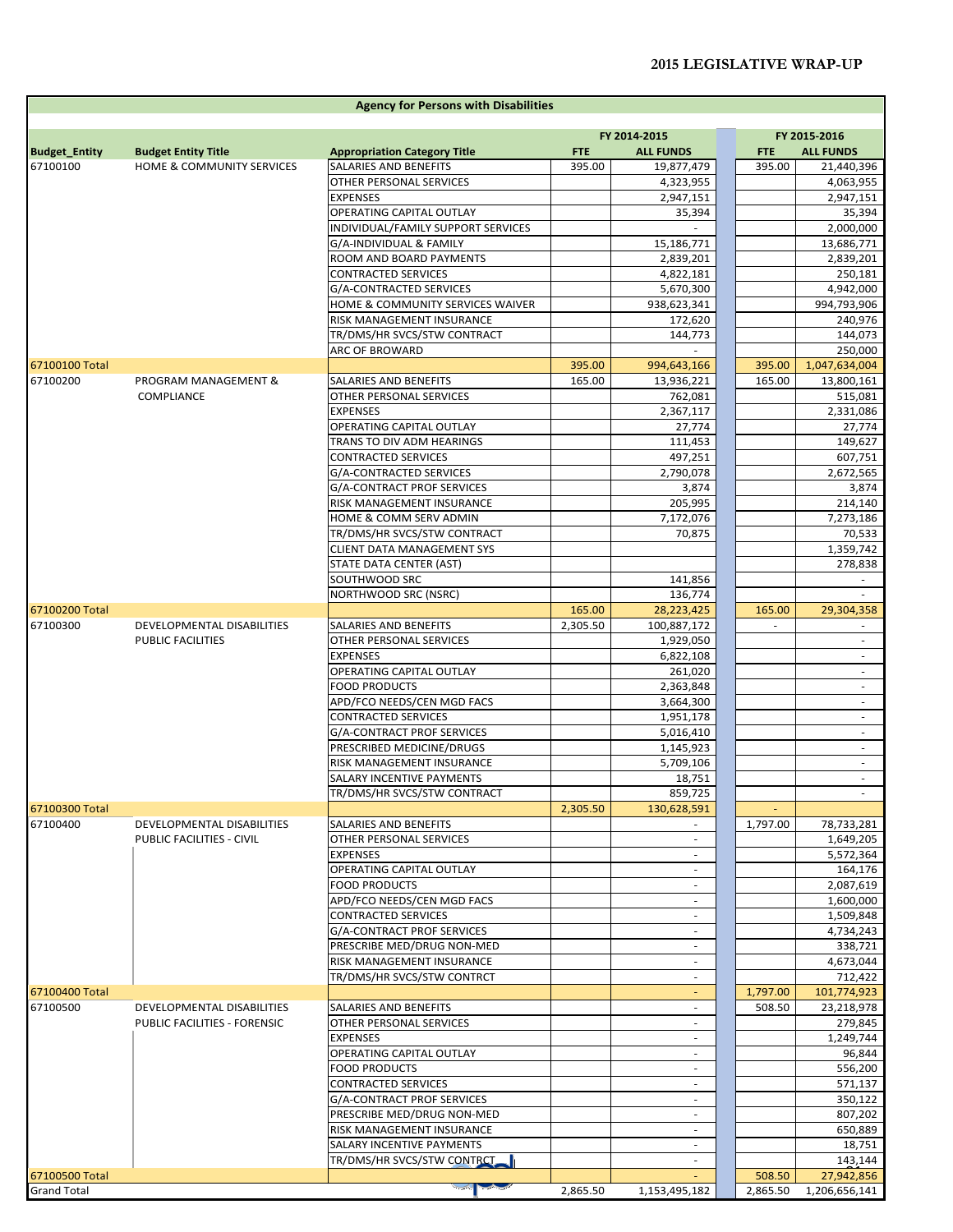### *ADMINISTRATIVE BILLS*

*The following is an overview of administrative bills of interest to the Agency for Persons with Disabilities passed by the Florida Legislature during the 2015 Regular Legislative Session.*

#### <span id="page-21-0"></span>**Click on the bill number to view bill language**

#### **[HB 0007](http://www.flsenate.gov/Session/Bill/2015/0007) – Legislature [Ch. 2015-84](http://laws.flrules.org/2015/84) Laws of Florida Approved by the Governor on June 2, 2015**

The bill amends statutory language by:

- Providing exemption from public records requirements for records relating to settlement of a claim on behalf of minor or ward
- Authorizing guardian ad litem, ward, minor, and minor's attorney to inspect guardianship reports and court records relating to settlement of a claim on behalf of a minor or ward, upon showing of good cause
- Authorizing court to direct disclosure and recording of an amendment to report or court records relating to settlement of claim on behalf of a minor or ward, in connection with real property or for other purposes
- Providing a statement of public necessity
- Providing for a contingent effect

<span id="page-21-1"></span>**Effective Date: On the same date that HB 5 or similar legislation takes effect** [Return to table of contents](#page-1-0) 

#### **[SB 0144](http://www.flsenate.gov/Session/Bill/2015/0144/BillText/er/PDF) – Public Records/Impaired Practitioner Consultants [Ch. 2015-37](http://laws.flrules.org/2015/37) Laws of Florida Approved by the Governor on May 21, 2015**

The bill amends statutory language by:

- Creating an exemption from public records requirements for certain identifying and location information of current or former impaired practitioner consultants retained by an agency or certain current or former employees of an impaired practitioner consultant and the spouses and children of such consultants or employees, under specified circumstances
- Providing for future legislative review and repeal of the exemption under the Open Government Sunset Review Act

.<br>מרשות המודיעות המרשות המרשות המרחמת המרחמת המרשות המרחמת המרחמת המרחמת המרחמת המרחמת המרחמת המרחמת המרחמת המרח

• Providing a statement of public necessity, etc

**Effective Date: Upon Becoming A Law**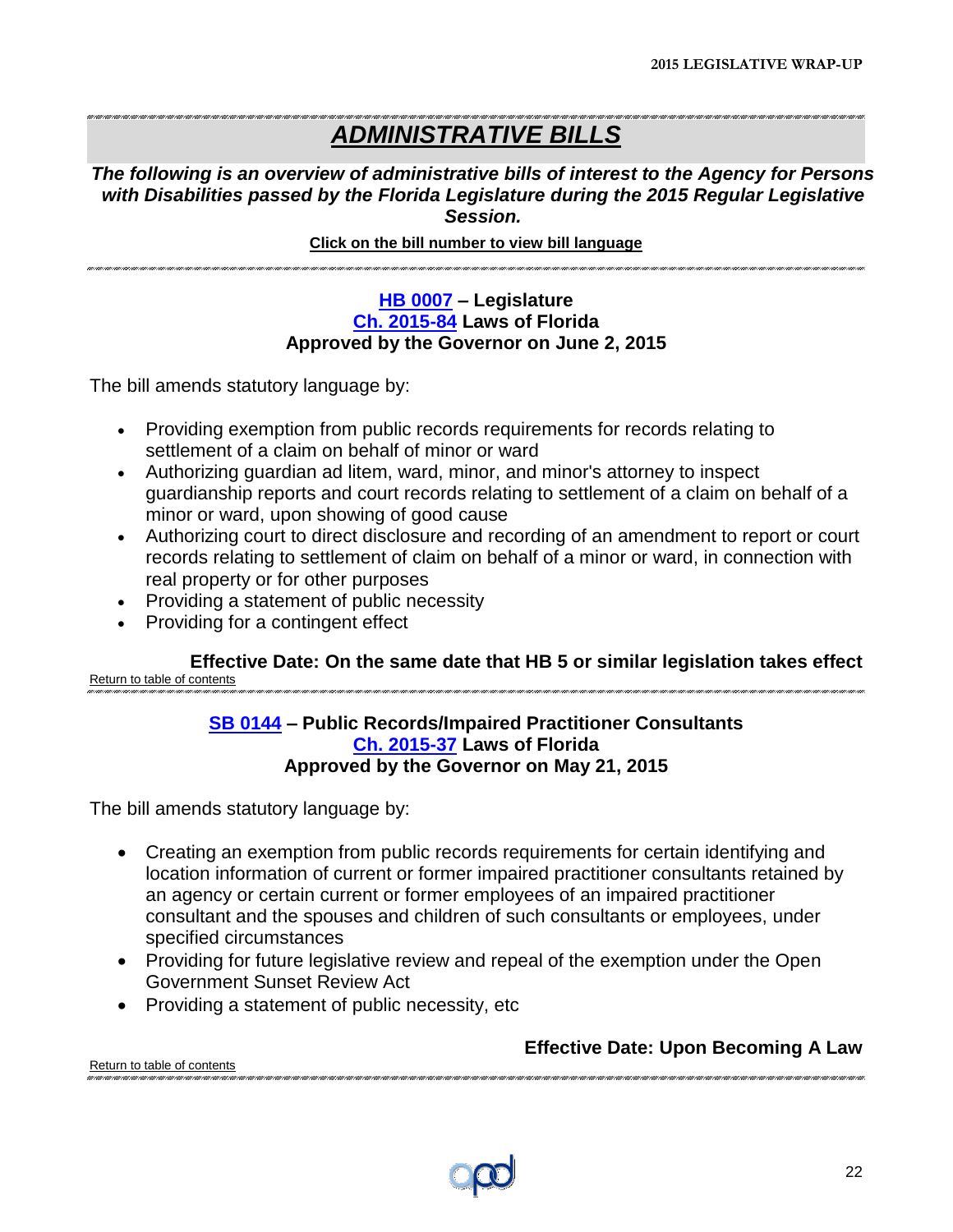#### **[HB 0435](http://www.flsenate.gov/Session/Bill/2015/0435) – Administrative Procedures 2015 Laws of Florida VETOED**

<span id="page-22-0"></span>The bill amends statutory language by:

- Providing procedures for agencies to follow when initiating rulemaking after certain public hearings
- Limiting reliance upon an unadopted rule in certain circumstances
- **•** Providing for publication of notices of rule development and of rules filed for adoption
- Conforming proceedings that oppose agency action based on an invalid or unadopted rule to proceedings used for challenging rules, etc

<span id="page-22-1"></span>[Return to table of contents](#page-1-0)

**Effective Date: July 1, 2015**

#### 

#### **[HB 0467](http://www.flsenate.gov/Session/Bill/2015/0467) – Pub. Rec./Human Trafficking Victims Ch. 2015-146 Laws of Florida Approved by the Governor on June 12, 2015**

The bill amends statutory language by:

- Revising exemption from public records requirements for certain criminal intelligence and investigative information to exempt information that reveals the identity of victims of certain human trafficking offenses
- Providing exemption from public records requirements for investigative information relating to criminal history records of human trafficking victims that have been ordered expunged
- Providing for future legislative review and repeal of exemption
- Providing a statement of public necessity
- Providing for a contingent effect

#### **Effective Date: On the same date that HB 465 or similar legislation relating to human trafficking takes effect** [Return to table of contents](#page-1-0)

### <span id="page-22-2"></span>**[HB 0469](http://www.flsenate.gov/Session/Bill/2015/0469) – Pub. Rec./Residential Facilities Serving Victims of Sexual Exploitation [Ch. 2015-147](http://laws.flrules.org/2015/147) Laws of Florida**

**Approved by the Governor on June 12, 2015**

The bill amends statutory language by:

• Providing exemption from public records requirements for information about location of safe houses, safe foster homes, and other residential facilities serving victims of sexual exploitation held by an agency

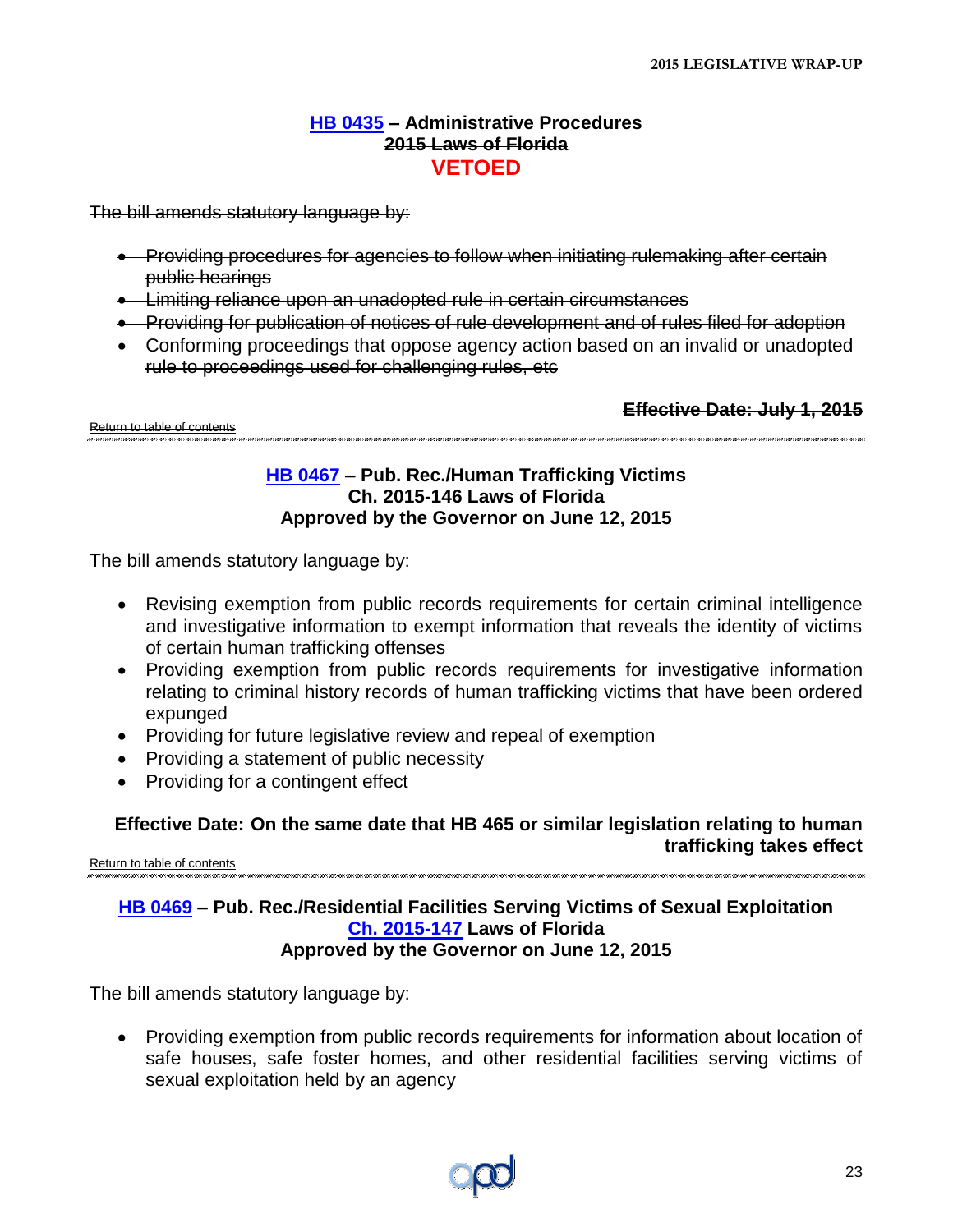- Providing exemption from public records requirements for information about location of residential facilities serving adult victims of human trafficking involving commercial sexual activity held by an agency
- Providing for future legislative review and repeal of exemptions
- Providing a statement of public necessity
- Providing a contingent effective date

#### **Effective Date: On the same date that HB 465 or similar legislation relating to human trafficking takes effect**

[Return to table of contents](#page-1-0) 

#### <span id="page-23-0"></span>**[SB 0646](http://www.flsenate.gov/Session/Bill/2015/0646/BillText/er/PDF) – Public Records/Information Held by the Florida Prepaid College Board, the Florida ABLE, Inc., and the Florida ABLE program [Ch. 2015-58](http://laws.flrules.org/2015/58) Laws of Florida Approved by the Governor on May 21, 2015**

The bill amends statutory language by:

- Providing an exemption from public records requirements for certain personal financial and health information held by the Florida Prepaid College Board, Florida ABLE, Inc., the Florida ABLE program, or an agent or service provider thereof
- Authorizing the release of such information under specified circumstances
- Providing for future legislative review and repeal of the exemption
- Providing a statement of public necessity, etc.

#### **Effective Date: On the same date that SB 642 or similar legislation takes effect, if such legislation is adopted in the same legislative session or an extension thereof and becomes a law**

<span id="page-23-1"></span>[Return to table of contents](#page-1-0)

#### **[SB 7016](http://www.flsenate.gov/Session/Bill/2015/7016/BillText/er/PDF) – OGSR/Minor Identifying Information [Ch. 2015-74](http://laws.flrules.org/2015/74) Laws of Florida Approved by the Governor on May 21, 2015**

The bill amends statutory language by:

- Amending provisions relating to an exemption from public record requirements for certain information that could identify a minor petitioning a court to waive parental notice requirements before terminating a pregnancy
- Saving the exemption from repeal under the Open Government Sunset Review Act, etc

**Effective Date: October 1, 2015**